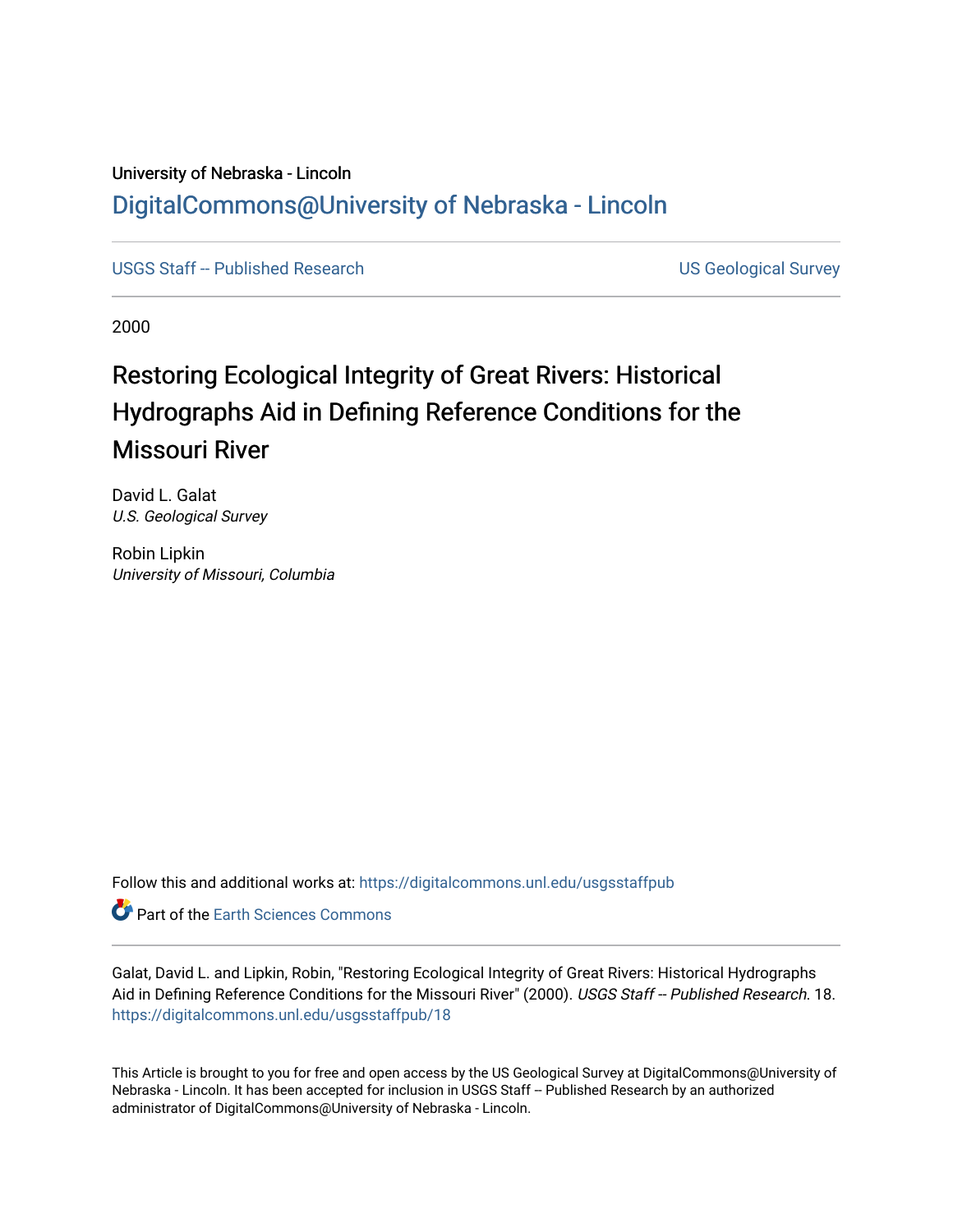

### **Restoring ecological integrity of great rivers: historical hydrographs aid in defining reference conditions for the Missouri River**

David L. Galat<sup>1</sup> & Robin Lipkin<sup>2</sup>

<sup>1</sup>*U.S. Geological Survey, Biological Resources Division, Missouri Cooperative Fish and Wildlife Research Unit, 302 Anheuser-Busch Natural Resources Building, University of MO, Columbia, MO 65211-7240, U.S.A.* <sup>2</sup>*The School of Natural Resources, 302 Anheuser-Busch Natural Resources Building, University of Missouri, Columbia, MO 65211-7240, U.S.A.*

*Key words:* ecological reference, flood pulse, flow regulation, hydrology, Range of Variation Approach

#### **Abstract**

Restoring the ecological integrity of regulated large rivers necessitates characterizing the natural flow regime. We applied 'Indicators of Hydrologic Alteration' to assess the natural range of variation of the Missouri River's flow regime at 11 locations before (1929–1948) and after (1967–1996) mainstem impoundment. The 3768 km long Missouri River was divided into three sections: upper basin least-altered from flow regulation, including the lower Yellowstone River; middle basin inter-reservoir, and lower basin channelized. Flow regulation was associated with a reduction in magnitude and duration of the annual flood pulse, an increase in magnitude and duration of annual discharge minima, a reduction in frequency of annual low-flow pulses, earlier timing of March–October low-flow pulses, and a general increase in frequency of flow reversals with a reduction in the rate of change in river flows. Hydrologic alterations were smallest at two least-altered upper-basin sites and most frequent and severe in interreservoir and upper-channelized river sections. The influence of reservoir operations on depressing the annual flood pulse was partially offset by tributary inflow in the lower 600 km of river. Reservoir operations could be modified to more closely approximate the 1929–1948 flow regime to establish a simulated natural riverine ecosystem. For inter-reservoir and upper channelized-river sections, we recommend periodic controlled flooding through managed reservoir releases during June and July; increased magnitude, frequency and duration of annual high-flow pulses; and increased annual rates of hydrograph rises and falls. All of the regulated Missouri River would benefit from reduced reservoir discharges during August–February, modified timing of reservoir releases and a reduced number of annual hydrograph reversals. Assessment of ecological responses to a reregulation of Missouri River flows that more closely approximates the natural flow regime should then be used in an adaptive fashion to further adjust reservoir operations.

#### **Introduction**

So paramount is a river's flow regime as an underpinning to ecological integrity that its protection or restoration has been accorded 'the natural flow paradigm' (Poff et al., 1997; Richter et al., 1997). Alteration of the natural flow regime through impoundment and flow regulation has severely compromised the ecological health (*sensu* Karr & Chu, 1999) of most of the world's rivers. This is pervasive for large and great rivers in developed countries because of their long association with human activities (Davies & Walker, 1986; Benke, 1990; Bravard & Petts, 1996). Rehabilitation of the hydrological and ecological integrity of large rivers is therefore a major thrust of contemporary fluvial ecology (Gore, 1985; Boon et al., 1992; National Research Council, 1992; Calow & Petts, 1992).

Assessment is a fundamental aspect of characterizing, conserving or recovering the ecological integrity of fluvial hydrosystems and benchmarks or reference conditions are necessary to quantify what constitutes 'healthy' or 'integrity.' Hughes (1995) gave six approaches for determining reference conditions. These include: regional reference sites, historical data, paleoecological data, experimental laboratory data,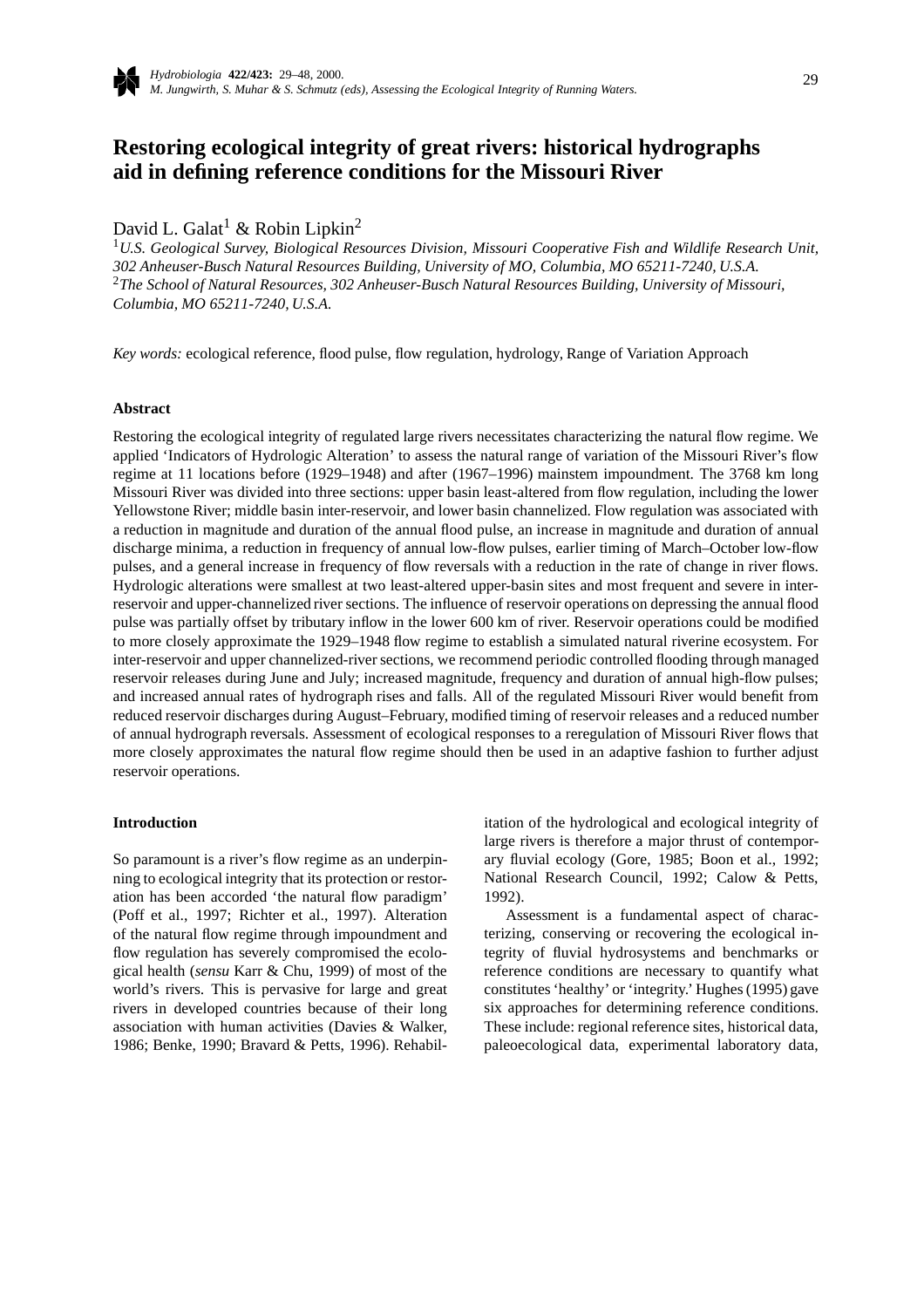quantitative models and best professional judgement. Assessing and restoring ecological integrity of large rivers precludes use of regional reference systems as there is only one Danube or Missouri River. Additionally, biomonitoring, experimental studies and quantitative models of large rivers are limited relative to wadeable streams due to their size and sampling difficulties (Johnson et al., 1995; Reash, 1998). However, long-term hydrological records are often available for large rivers (Sparks, 1992).

An initial consideration to realize fluvial restoration is to reregulate the natural flow regime (National Research Council, 1992; Gore & Shields, 1995; Stanford et al., 1996; Poff et al., 1997), since attempts to reestablish a river's biological integrity are doomed without recreating the underlying physical template. Consequently, 'managed flooding' is now recommended to naturalize river flows and their associated ecological processes in some large rivers (Michener & Haeuber, 1998).

Our objective was to assess ecologically relevant components of the Missouri River's flow regime and their longitudinal variability before and after mainstem regulation. We use this information to provide initial guidelines for restoring a more natural hydrograph to enhance the ecological integrity of the river's imperiled biota.

#### **Missouri River hydrosystem**

The Missouri River is the longest river in the conterminous United States. It extends 3768 km from southwest Montana to the Mississippi River, near St. Louis, Missouri (Figure 1). Its drainage basin encompasses about one-sixth of the conterminous United States  $(1371000 \text{ km}^2)$  and is largely semi-arid, resulting in a low discharge relative to basin area. Mean annual Missouri River discharge per unit drainage area from 1951 to 1980 was about four times less  $(0.0016 \text{ m}^3)$  $s^{-1}$  km<sup>-2</sup>) than for the adjacent upper Mississippi River (0.0065 m<sup>3</sup> s<sup>-1</sup> km<sup>-2</sup>; data from Hedman & Jorgensen, 1990).

Public demands to improve navigation, irrigate the arid Great Plains, control devastating floods and generate electricity began in earnest on the Missouri River in the early 1900s. Today, this highly regulated river can be divided into three approximately equal length sections. The upper 1241 km represents a 'least-altered' section relative to the remaining river. Although four mainstem dams and reservoirs are present – Helena,



*Figure 1.* Map of the Missouri River basin (thick broken line), the Missouri River and its major tributaries, mainstem reservoirs (names in **bold**), and locations of gauging stations where historical flow records were analyzed.

Hauser, Holter and Canyon Ferry – their usable capacity  $(2.7 \text{ km}^3)$  is only 3% of the downriver mainstem reservoirs. The 1233 km long middle or 'interreservoir' section was impounded between 1937 and 1963 by a cascade of six large mainstem reservoirs (total gross volume:  $90.7 \text{ km}^2$ ; total average annual discharge:  $100.5 \text{ km}^3 \text{ yr}^{-1}$ ). Flows in the 1212 km long lower section are regulated by upstream reservoirs. Channel-floodplain morphology in the lower section from Sioux City, Iowa (1178 km), to the mouth was also altered by channelization, bank stabilization and levee construction and will be referred to as the 'channelized' section.

System impoundment, flow regulation, channelization, levee construction, and other basin developments and their impacts on the system's ecology have been considerable and are chronicled elsewhere (see Hesse et al., 1989; Schmulbach et al., 1992; Galat & Frazier, 1996 and references therein). Collectively, Missouri River basin development has contributed to listing as endangered, threatened, or rare by state or federal agencies seven species of plants, six insects, two mussels, 16 fishes, four reptiles, 14 birds and three mammals (Whitmore & Keenlyne, 1990). The conservation organization, American Rivers, listed the Missouri River as North America's most endangered river in 1997 (American Rivers, 1997). Re-establishing a semblance of the natural flow regime is an essential element to restore the Missouri River's ecological integrity; characterizing pre-regulation hydrologic variability is an initial step.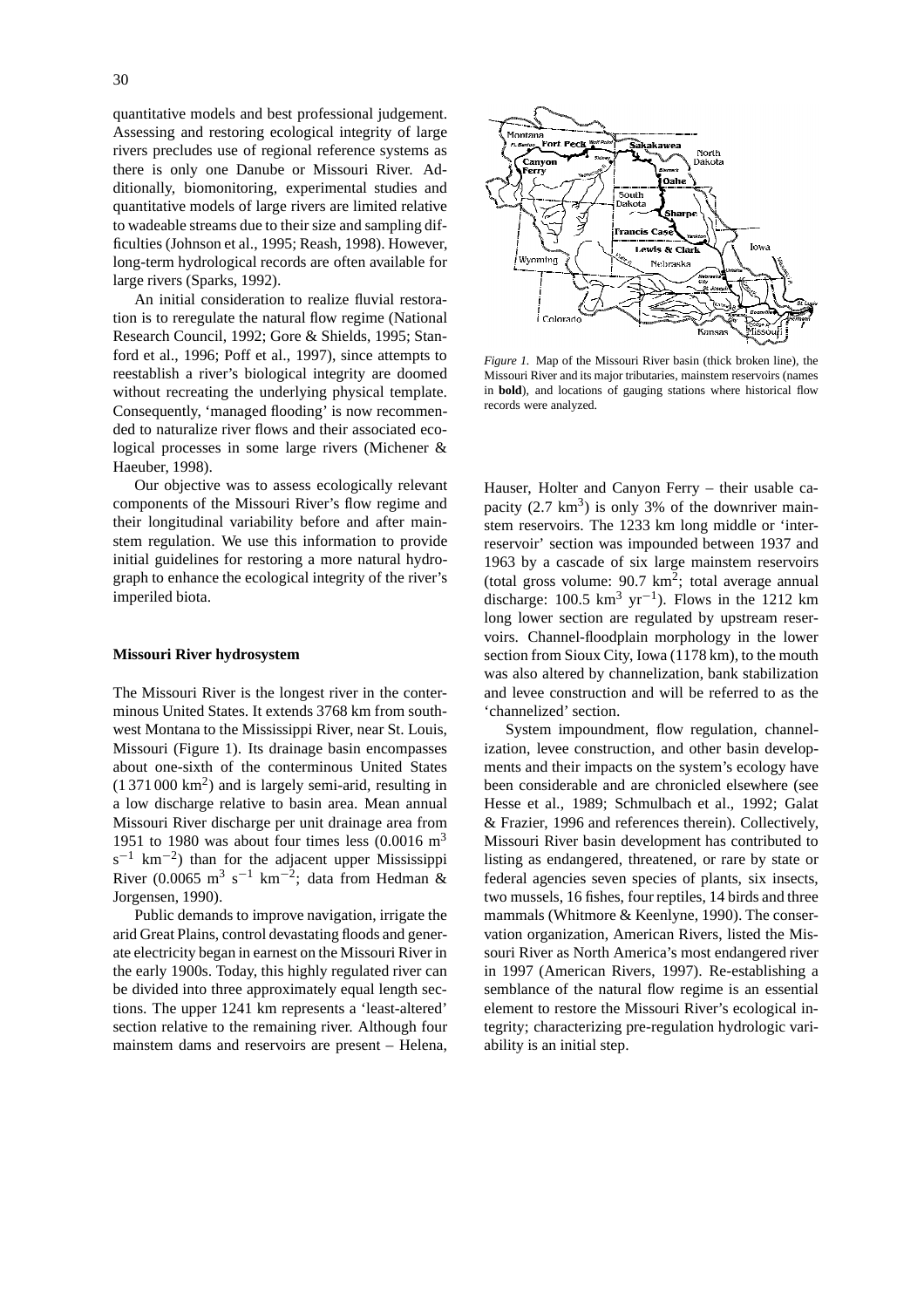#### **Methods**

The Range of Variation Approach, or RVA, was developed by The Nature Conservancy (Richter et al., 1997) to assess and define river ecosystem management targets based on a statistical characterization of ecologically relevant hydrologic parameters (Richter et al., 1996). The hydrologic parameters used in the RVA comprise the 'Indicators of Hydrologic Alteration,' or IHA, method (Richter et al., 1996). These parameters reflect five fundamental attributes of river flow that have profound ecological significance: magnitude, timing, frequency, duration and rate of change of discharge (Richter et al., 1996, 1998; Poff et al., 1997; Scott et al., 1997). The IHA method calculates 32 hydrologic parameters for each year of flow record (Table 1). Measures of central tendency (mean, median) and dispersion (range, standard deviation, percentiles, coefficient of variation (CV) and coefficient of dispersion (CD)) are used to characterize inter-annual variation before (reference period) *versus* after the system has been altered by human activities (Richter et al., 1996). A fundamental concept of the RVA is that post-regulation river flows should be managed to fall within the targeted range of IHA values at the same frequency as the pre-regulation flows (Richter et al., 1997).

Richter et al. (1997) recommended six steps for setting, implementing and refining flow management targets for a specific river or reaches within a river. We applied the first two steps to evaluate contemporary Missouri River hydrology relative to historical conditions. First, we characterized the natural range of flow variation (Step 1) for the Missouri River using IHA before and after mainstem flow regulation, referred to hereafter as pre- and post-regulation, respectively. Second, initial flow management targets were identified for these hydrologic parameters using the RVA approach.

River-flow data were analyzed from gauging stations above (least-altered), between (inter-reservoir) and below (channelized) the large mainstem reservoirs. Comparing hydrologic parameters before and after flow regulation at stations above major reservoirs provides an estimate of natural temporal variability between the two time periods. It also enabled us to evaluate the applicability of relatively least-altered sites as spatial references for distant locations below large mainstem reservoirs.

The IHA software uses daily flow data input by water year (October 1–September 30). The first year of continuous daily flow records for most mainstem Missouri River stations was water year 1929 (October 1928–September 1929). We searched the U.S. Geological Survey's (USGS) stream-flow records to locate mainstem Missouri River stations meeting three criteria: 1. a minimum of 13 years of continuous flow records both before and after reservoir construction; 2. location of stations within each of the least-altered, inter-reservoir and channelized-river sections; 3. concentration of stations in river sections where input from major tributaries was highest. Ten of the 24 mainstem gauging stations met these criteria.

Gauging stations are identified by their location (km) upstream from the mouth of the Missouri River followed by a two-letter abbreviation of the station name. Least flow-altered sites are identified in **bold** typeface. Inter-reservoir stations and station 1297YT, just below the most downstream reservoir (Lewis and Clark), are identified by normal type face and stations in the channelized section are distinguished by *italics*. We also included one tributary, least-altered station in our analysis: Sidney, Montana (**2592SN**), 47 km upstream from the Yellowstone River's confluence with the Missouri. The Yellowstone is the longest freeflowing, high-quality, large river in the conterminous U.S. (Benke, 1990; White & Bramblett, 1993), and has a greater discharge than the mainstem Missouri at their confluence (Table 2). Stations **3336FB** and **2592SN** are affected by human activities (e.g. small impoundments and water diversions), but their flow regimes are little altered relative to other mainstem Missouri River sites (White & Bramblett, 1993; Scott et al., 1997; Shields et al., 1997).

Construction of Ft. Peck (2850 km), the first dam on the mainstem Missouri, began in 1937. Hesse & Mestl (1993) reported that its early operation did not affect the hydrograph at Bismarck, North Dakota (2115BM), until 1948 and they defined the preregulation period for the entire river as 1929–1948. We adopted this interval, but recognize that filling and operation of Ft. Peck Dam may have influenced river flow at the Wolf Point station (2738WP) between Ft. Peck Dam and 2115BM. The remaining mainstem reservoirs were constructed between 1953 and 1963 and the six-dam system commenced operation in 1967 (Ferrell, 1993); we defined the post-regulation period as 1967–1996. Flow data were incomplete over the 50 year record for three of the 11 stations. One year of pre-regulation flows was absent from *905NC* (1929) and two years each from **2592SN** (1932–1933) and 1297YT (1929–1930).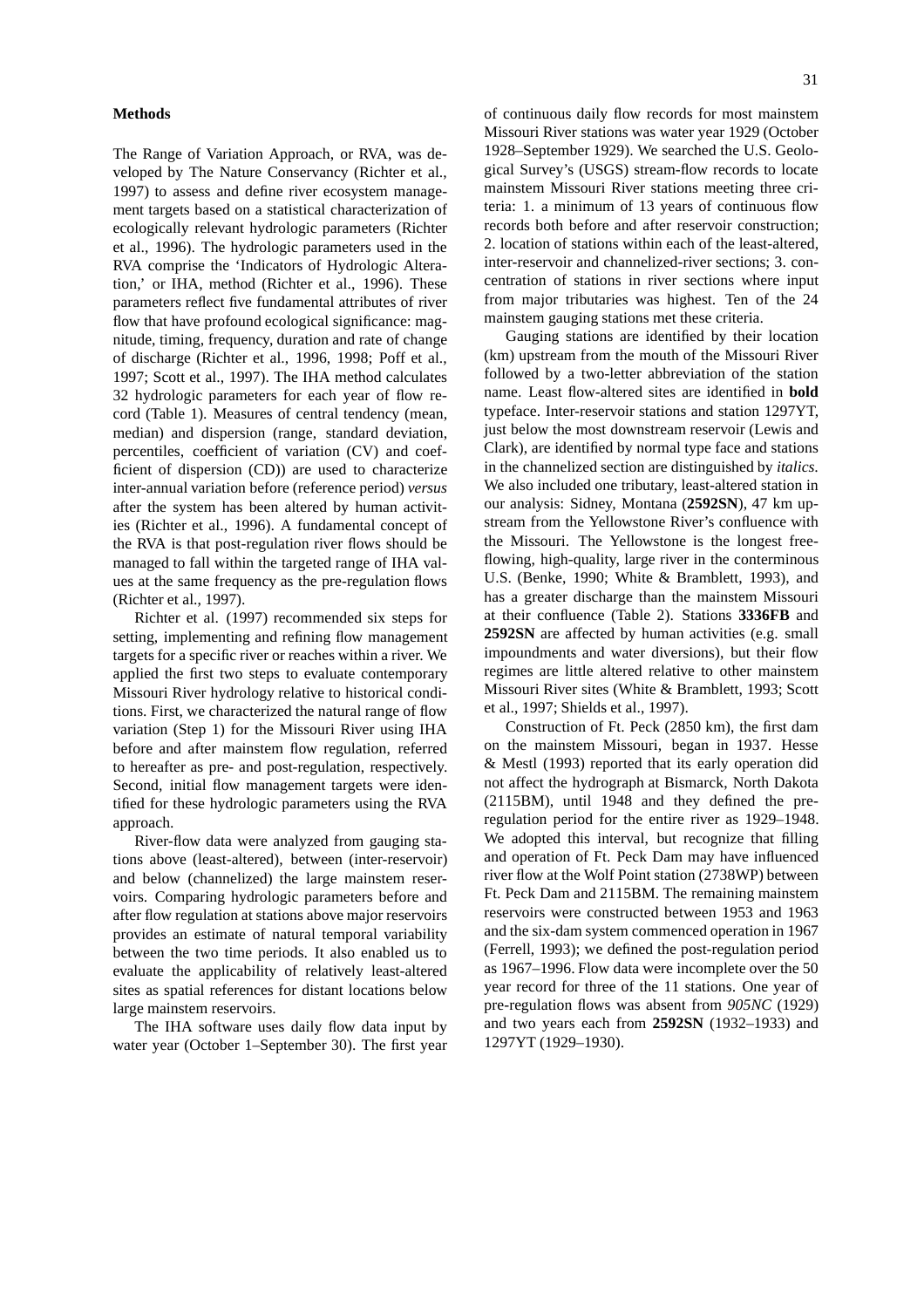| <b>IHA</b> statistics group |                                                                     | Hydrologic parameters (number)                                                                                                                                                 |
|-----------------------------|---------------------------------------------------------------------|--------------------------------------------------------------------------------------------------------------------------------------------------------------------------------|
| Group 1:                    | Magnitude of monthly<br>discharge conditions                        | Median discharge for each calendar<br>month $(12)$                                                                                                                             |
| Group 2:                    | Magnitude and duration of<br>annual extreme discharge<br>conditions | Annual median discharge maxima<br>and minima averaged over 1-day,<br>3-day, 7-day, 30-day and 90-day<br>intervals (10)                                                         |
| Group 3:                    | Timing of annual extreme.<br>discharge conditions                   | Median Julian date of each annual<br>(Jan-Dec) 1-day maximum and<br>minimum discharge and median<br>Julian date of each seasonal<br>(Mar-Oct) 1-day minimum<br>discharge $(3)$ |
| Group 4:                    | Frequency and duration of<br>high- and low-flow pulses              | Median number and median duration<br>of high and low discharge pulses<br>each year $(4)$                                                                                       |
| Group 5:                    | Rate and frequency of<br>hydrograph changes                         | Mean of all positive and negative<br>differences between consecutive<br>daily discharge values and mean<br>number of flow reversals (3)                                        |

*Table 1.* Summary of the 32 hydrologic parameters used in the Indicators of Hydrologic Alteration (IHA) method for the Missouri and lower Yellowstone rivers. Sources: Richter et al. (1996, 1998)

#### **Indicators of hydrologic alteration calculations**

We added an additional variable to the Group 3 statistics (Table 1): Julian date (JD) of the vegetation 'growing season' 1-day minimum flow where the growing season was defined as March 1–October 31 (JD 122– 305). Minimum flows during this period are relevant to reproductive success of the federally endangered least tern (*Sterna antillarum*) and threatened piping plover (*Charadrius melodus*), which nest on exposed sand islands along the Missouri and its major tributaries (Smith, 1996; Bacon & Rotella, 1998). Timing of sand island exposure is also important to nesting success of softshell turtles (*Apalone* spp., pers. comm., R. Bodie, Dept. Biol. Sci., University of Missouri), as is exposure of mud flats to germination of annual moist-soil plants (Galat et al., 1998). Additionally, most Missouri River fishes reproduce during the March–October interval (Galat et al., 1998) and shallow-water habitats are important nursery areas for many large-river fishes (Copp, 1991; Poizat & Pont, 1996). It was not necessary to add a new variable to reflect the date of the growing season 1-day discharge maximum, because the maximum for the whole year at all stations always occurred between March and October.

Specific high and low discharge thresholds are user-defined in the IHA to compute the number and duration of high and low pulses relative to these flows. Richter et al. (1997) suggest a default definition of high pulses as *>*75th percentile (%ile) of all pre-dam flows and low pulses as *<*25th%ile of all pre-dam flows. We adopted this approach, but applied a more conservative criterion, defining the annual high-flow threshold at each station as the 75th%tile daily discharge for the month with the highest preregulation monthly median discharge. Conversely, the low-discharge threshold was set as the 25th%ile daily discharge for the month with the lowest pre-regulation monthly median discharge.

#### *Range of variability calculations*

Once IHA parameter values are calculated (Step 1),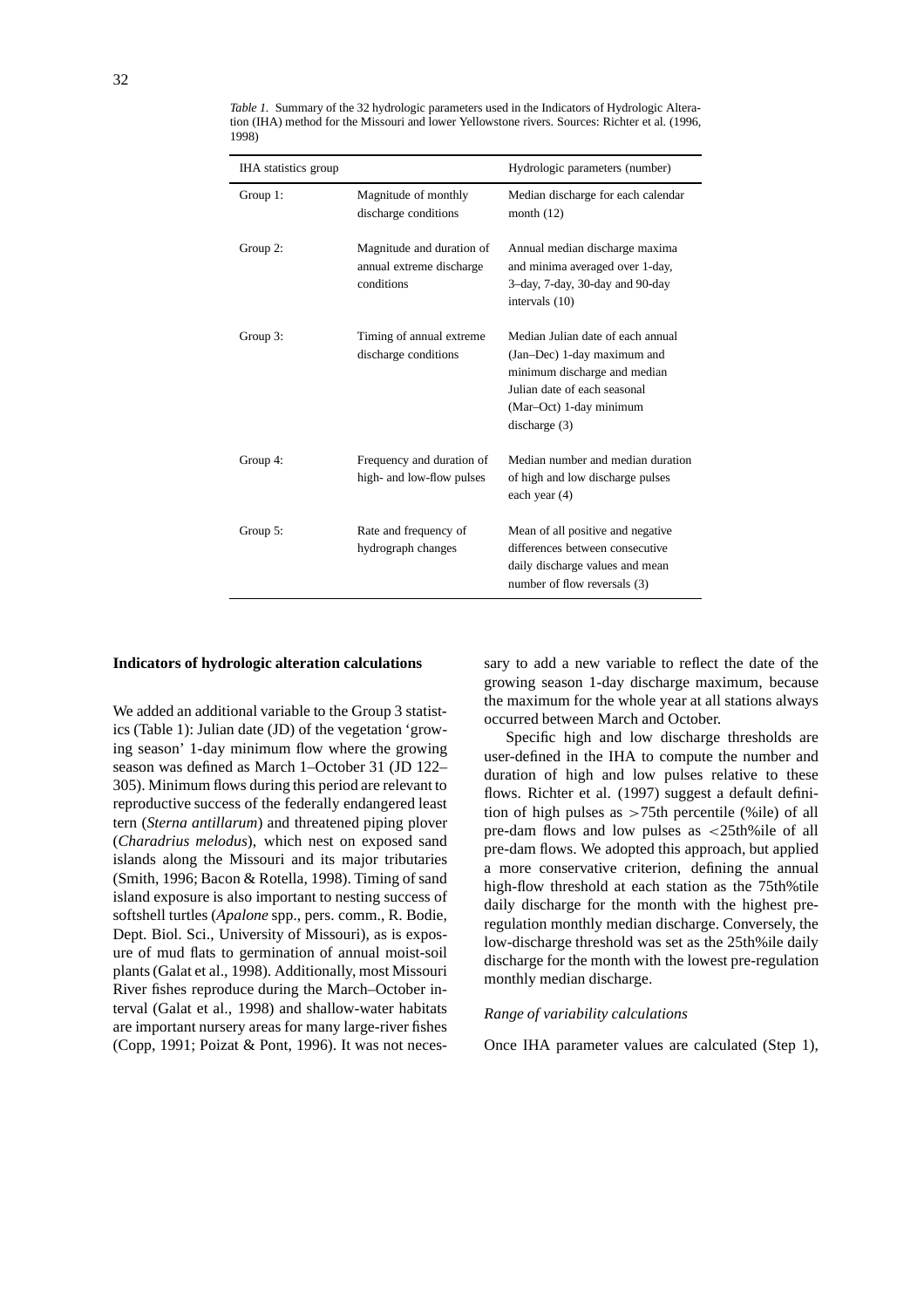*Table 2.* Location (kilometers upstream from Missouri River mouth), drainage area, pre- (Oct 1929–Sep 1948) and post-flow (Oct 1967–Sep 1996) regulation mean annual discharge, and percent change in mean annual discharge from pre- to post-flow regulation at two stations on the Missouri and lower Yellowstone (**2592SN**) rivers upstream from large mainstem reservoirs (**bold**), three stations immediately below dams or between reservoirs, and six stations downstream from reservoirs in the channelized river (*italics*). Pre-flow regulation period is missing 1932–33 at km **2592SN**, 1929–1930 at km 1297YT, and 1929 at km *905NC*

| Name                            | <b>Station</b> |                    | Mean annual discharge $(m^3 s^{-1})$ |         |         |
|---------------------------------|----------------|--------------------|--------------------------------------|---------|---------|
| (USGS station number)           | location       | Drainage           |                                      |         |         |
|                                 | (km)           | area               | 1929-                                | $1967-$ | Percent |
|                                 | and ID         | (km <sup>2</sup> ) | 1948                                 | 1996    | change  |
| Fort Benton, MT                 | 3336FB         | 64 100             | 175.1                                | 228.4   | 30.4    |
| (06090800)                      |                |                    |                                      |         |         |
|                                 |                |                    |                                      |         |         |
| Wolf Point, MT<br>(06177000)    | 2738WP         | 213 131            | 212.0                                | 300.1   | 41.6    |
|                                 |                |                    |                                      |         |         |
| <b>Sidney, MT YSR</b>           | 2592SN         | 178977             | 332.6                                | 358.4   | 7.8     |
| (06329500)                      |                |                    |                                      |         |         |
|                                 |                |                    |                                      |         |         |
| Bismarck, ND                    | 2115BM         | 482776             | 583.9                                | 698.5   | 19.6    |
| (06342500)                      |                |                    |                                      |         |         |
| Yankton, SD                     | 1297YT         | 723905             | 692.8                                | 812.8   | 17.3    |
| (06467500)                      |                |                    |                                      |         |         |
|                                 |                |                    |                                      |         |         |
| Omaha, NE                       | 9910M          | 846306             | 771.5                                | 1012.2  | 31.2    |
| (06610000)                      |                |                    |                                      |         |         |
|                                 |                |                    |                                      |         |         |
| Nebraska City, NE<br>(06807000) | <i>905NC</i>   | 1072154            | 913.7                                | 1193.8  | 30.6    |
|                                 |                |                    |                                      |         |         |
| St. Joseph, MO                  | 721SJ          | 1088577            | 1007.4                               | 1386.4  | 37.6    |
| (06818000)                      |                |                    |                                      |         |         |
|                                 |                |                    |                                      |         |         |
| Kansas City, MO                 | 589KC          | 1256668            | 1240.9                               | 1673.0  | 34.8    |
| (06893000)                      |                |                    |                                      |         |         |
| Boonville, MO                   | 317BV          | 1 299 403          | 1487.0                               | 2020.4  | 35.9    |
| (06909000)                      |                |                    |                                      |         |         |
|                                 |                |                    |                                      |         |         |
| Hermann, MO                     | 158HM          | 1357678            | 1955.6                               | 2629.6  | 34.5    |
| (06934500)                      |                |                    |                                      |         |         |

the RVA recommends that flow management 'targets' for each hydrologic parameter be based on a river management team's selected ranges of natural variation for that parameter (Step 2). In the absence of specific ecological information to identify these targets, Richter et al. (1997) recommend using  $\pm 1$  standard deviation (SD) of pre-development hydrologic parameters as initial targets; we follow this general approach. However, hydrologic data are often skewed so that  $\pm 1$  SD falls outside the range of observed values. This occurred for various parameters within Groups 1–4 of the IHA statistics for the Missouri River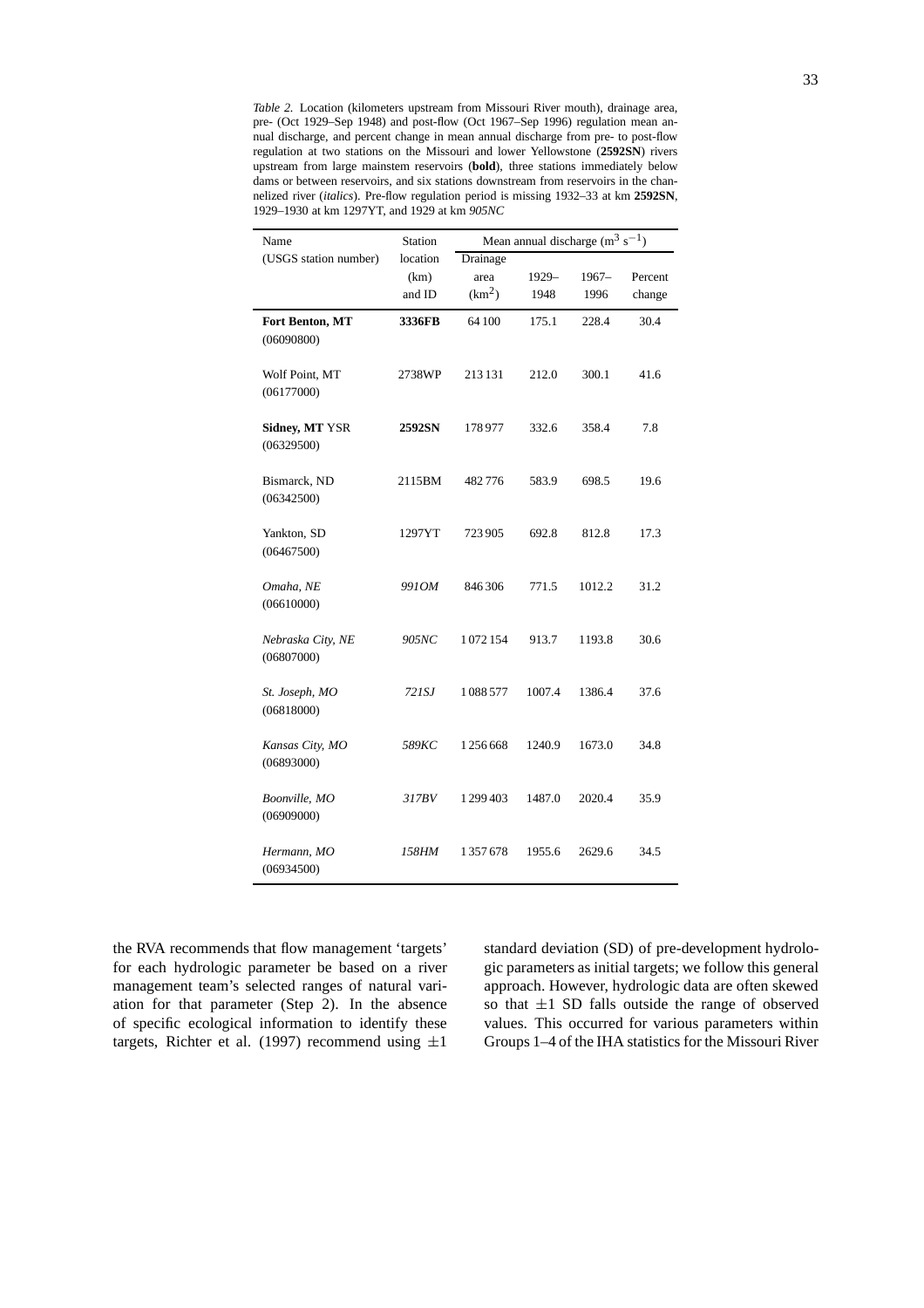data set. Consequently, we report median (50th%ile) values rather than means for parameters within Groups 1–4 and use the 25th and 75th%iles as our initial flow management targets. The mean and  $\pm 1$  SD were used for Group 5 parameters (rise rate, fall rate and number of flow reversals). We report each IHA parameter as the percent change in medians or means and CDs or CVs from the pre-regulation to post-regulation period:

 $\%CHG = ( (post-regulation value)$ − (pre-regulation value))*/* (pre-regulation value) ∗ 100*.*

See Galat & Lipkin (1999) for numerical values of each variable.

Using measures of natural dispersion based on pre-regulation data as flow 'targets' evaluates if postregulation hydrologic conditions occur at the same frequency as before regulation (Richter et al., 1998). Pre-regulation annual values for hydrologic parameters fall within the 25–75th %ile values 50% of the time and within  $\pm 1$  SD about 67% of the time. Thus, for post-regulation IHA observations to meet target criteria, only one-half to two-thirds of annual values are expected to fall within the pre-development flow regime. The degree to which the selected pre-regulation RVA measure of dispersion is not attained is an estimate of 'hydrologic alteration' (Richter et al., 1998). We follow Richter et al.'s (1998) example and report the percent of hydrologic alteration as:

%HA =((Observed − Expected)*/*  $Expected) * 100.$ 

'Observed' is the count of post-regulation years the hydrologic parameter was observed within the preregulation 25–75th %iles or  $\pm 1$  SD of the preregulation mean. 'Expected' is the count of postregulation years the hydrologic parameter is expected within the pre-regulation 25–75th %iles or  $\pm 1$  SD of the mean, which by definition, is either 50 or 67%, respectively. Thus,  $%HA = 0$ , when the observed frequency of post-regulation years falling within the pre-regulation target range is the same as expected during the pre-regulation period. When %HA *>*0, post-regulation annual parameter values fell within the RVA target window *more* often than expected, while %HA *<*0 for a post-regulation parameter indicates annual values fell within the RVA target window *less* often than expected. We further abstract hydrologic alteration among stations by dividing %HA values (absolute) into four classes of equal range:  $0 = 0$ – 25%, low flow alteration;  $1 = 26 - 50$ %, moderate flow alteration;  $2 = 51 - 75\%$ , high-flow alteration; and  $3 =$ 76–100%, extreme flow alteration. These ranks were first averaged over the hydrologic indicators within each of the five IHA groups and then the group means averaged to yield an index of overall hydrologic alteration for each station. Caution is advised not to overinterpret this summary index, as combining offsetting variables might yield similar overall %HAs among stations which exhibit widely different causes of impairment. Management actions should rely on consideration of each of the 32 individual indicators.

#### **Results**

Mean annual discharge over the study period (1929– 1996) increased gradually from **3336FB** to *991OM*, as only a few major tributaries contribute flow in this section (e.g. Yellowstone River, Table 2). Downriver from *991OM,* flow increased more steeply with the input of several tributaries (Platte, 957 km; Kansas, 591 km; Grand, 402 km; Chariton, 366 km; Osage, 209 km; and Gasconade, 168 km). Although the lower 991 km of river drains only about 38% of the total Missouri River catchment, it contributed 61% of the 50 year mean annual discharge at *158HM*.

Mean annual discharge for the 30 year postregulation period was higher at all stations than for the 20 years before mainstem dams operated as a complex (Table 2). This increase in discharge was *<*10% at **2592SN** (Yellowstone River), but about 30% higher at **3336FB**. The discharge increase at the six channelized stations on the lower Missouri River ranged from about 30 to 38%. The greatest increase in post-regulation discharge was observed at 2738WP, below Ft. Peck Dam. This appeared to be an artifact of including reservoir filling in the 1929–1948 pre-regulation interval.

#### *Magnitude of monthly discharge*

The general pattern of mean monthly discharge at all stations before mainstem impoundments were operational was an extended period of low flow from August through February (Figure 2). Mean discharge increased beginning in March at most stations, showed a small peak in April between 2115BM and *589KC*, and was highest during June throughout the river continuum. The annual flood pulse was unimodal at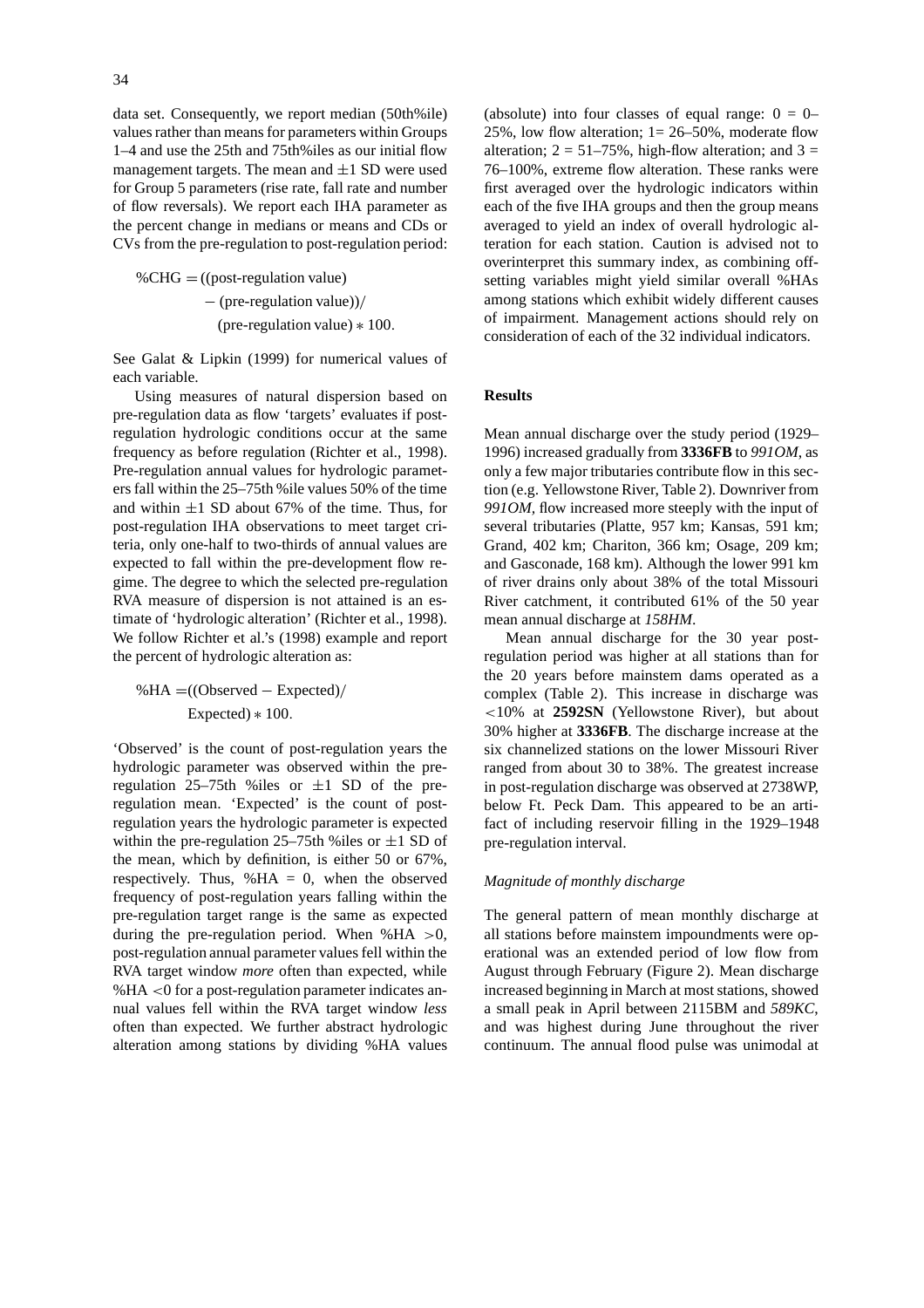

*Figure 2.* Mean monthly discharge before (a, Oct 1929−Sep 1948) and after (b, Oct 1967−Sep 1996) flow regulation along the mainstem Missouri and lower Yellowstone rivers. Stations above large mainstem reservoirs are indicated by dotted lines, those between and immediately below reservoirs by dashed lines, and those below reservoirs in the channelized Missouri River are identified by solid lines. River kilometer is distance above the Missouri River mouth. Station 2592 (Sidney, MT) is on the undammed lower Yellowstone River.

least-altered site **3336FB** (June peak), weakly bimodal at 2738WP and 2115BM (April, June peaks), strongly bimodal at **2592SN** (March, June peaks) and also at 1297YT, *991OM* and *905NC,* but with April and June peaks. The bimodal flood-pulse pattern weakened downriver from *991OM*, gradually becoming nearly unimodal again at the lowermost station (*158HM*). A small November flow pulse was also observed before flow regulation at the two lowermost stations (*317BV*, *158HM*). The absence of a distinct flood pulse at 2738WP relative to **3336FB** and **2592SN** (Figure 2) again appeared to be a result of filling Ft. Peck reservoir in the 'pre-impoundment' period.

The general pattern of post-regulation flows was a stabilization of mean monthly discharge by an increase in August through February low flows and a reduction in June and July high flows (Figure 2, Table 3). This change was absent at least-regulated stations (**3336FB**, **2592SN**), most pronounced at interreservoir and upper-channelized-river sites, and less extreme at lower-channelized river sites (*589KC*– *158HM*). Once the mainstem dams became operational, the naturally bimodal flood-pulse became unimodal at all sites below reservoirs and the small fall pulse at sites *317BV* and 158HM disappeared because of constantly high summer-autumn reservoir water releases.

August through February median monthly discharges at most stations were above the pre-regulation 75th%ile flow interval more often than expected for post-regulation years (Table 3). April and July %HA was often positive following flow regulation, indicating that more years were within the pre-regulation 25–75th%iles than expected for many stations, but there was no consistent trend in %HA for March, May or June. Flow variability (% change in CD) was lower following impoundment for most months and gauging stations.

Median flows for the peak discharge month of June decreased 16% at least-altered station **2592SN** between the two time intervals, the CD increased by 50%, and 27% fewer years were within the 1967–1996 target window for June discharge (Figure 3). In contrast, median June discharge increased 37% at **3336FB**, the CD was less, and 20% fewer years than expected were within the 1929–1948 25– 75th%iles. Decreases in median June discharge attributed to flow regulation were highest at inter-reservoir sites 2115BM and 1297YT and – moving downriver through the channelized reach – became progressively smaller (Figure 3). Median June flows decreased *<*10% following impoundment at channelized-river stations *721SJ, 589KC*, *317BV* and *158HM*, while variability in June discharge decreased by ≥45% (Figure 3, Table 3). Fewer post-regulation years than expected were within the pre-regulation 25–75th%iles for June discharge at most stations above *905NC* (except 2738WP). The number of years where June discharge was outside the pre-regulation target window generally decreased downriver until there was no difference between the two time intervals at *905NC* (Figure 3). Below *905NC*, a higher number of postregulation years were within the pre-regulation June flow 25–75th%iles than expected.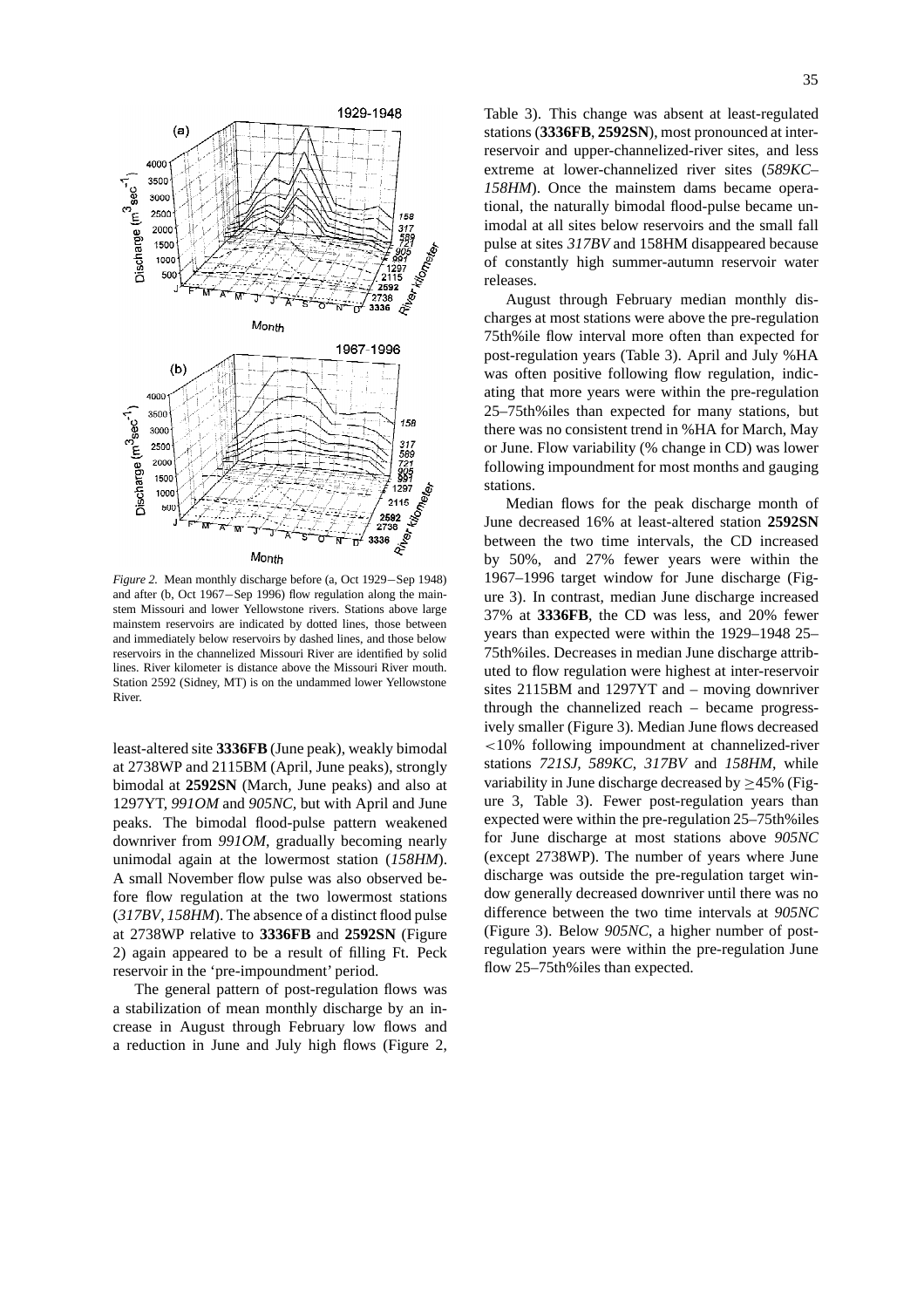*Table 3.* Percent change in median, coefficient of dispersion, and hydrologic alteration of monthly discharge between pre- (Oct 1929–Sep 1948) and post-flow regulation (Oct 1967–Sep 1996) periods along the Missouri and lower Yellowstone (**2592SN**) rivers. Station locations are kilometers above Missouri River mouth. Station numbers in **bold** type are the least flow-altered, those in regular type are inter-reservoir or immediately below reservoirs, and those in *italics* are below reservoirs in the channelized river. See text for how hydrologic alteration was calculated

| Station        | Jan                            | Feb        | Mar          |               | Apr May        | Jun              | Jul            | Aug              | Sep              | Oct            | <b>Nov</b>     | Dec        |
|----------------|--------------------------------|------------|--------------|---------------|----------------|------------------|----------------|------------------|------------------|----------------|----------------|------------|
|                | Median                         |            |              |               |                |                  |                |                  |                  |                |                |            |
| 3336FB         | 77                             | 72         | 45           | 21            | 21             | 37               | 105            | 85               | 51               | 36             | 34             | 48         |
| 2738WP         | 285                            | 366        | 90           | $-12$         | 30             | $-6$             | 64             | 47               | 100              | 77             | 92             | 230        |
| 2592SN         | 49                             | 68         | $-12$        | 24            | 11             | $-16$            | $-7$           | 17               | 42               | 35             | 26             | 70         |
| 2115BM         | 314                            | 272        | 18           | 9             | $-6$           | $-54$            | $-21$          | 43               | 43               | 56             | 118            | 201        |
| 1297YT         | 128                            | 97         | $-15$        | 5             | 19             | $-43$            | $-18$          | 62               | 88               | 157            | 143            | 126        |
| 991OM          | 106                            | 108        | 13           | 14            | 31             | $-27$            | $-7$           | 65               | 83               | 120            | 128            | 165        |
| 905NC          | 63                             | 52         | 14           | 23            | 32             | $-19$            | $-15$          | 55               | 59               | 67             | 97             | 128        |
| 721SJ          | 71                             | 61         | 22           | 32            | 47             | $-7$             | $\overline{2}$ | 63               | 90               | 75             | 103            | 123        |
| 589KC          | 55                             | 50         | 10           | 22            | 44             | $-3$             | $-4$           | 68               | 88               | 98             | 95             | 129        |
| 317BV          | 70                             | 63         | $\mathbf{0}$ | 27            | 50             | $-4$             | $-6$           | 64               | 79               | 80             | 107            | 117        |
| 158HM          | 47                             | 81         | 19           | 37            | 48             | $\mathbf{0}$     | 5              | 55               | 67               | 76             | 101            | 93         |
|                |                                |            |              |               |                |                  |                |                  |                  |                |                |            |
|                | Coefficient of dispersion (CD) |            |              |               |                |                  |                |                  |                  |                |                |            |
| 3336FB         | $-61$                          | $-29$      | 18           | $-54$         | 4              | $-17$            | 10             | 63               | 15               | 46             | $\overline{c}$ | $-50$      |
| 2738WP         | $-84$                          | $-81$      | $-55$        | 28            | $-56$          | $-48$            | $-52$          | $-68$            | $-75$            | $-50$          | $-27$          | $-81$      |
| 2592SN         | $-25$                          | 17         | $-6$         | $-28$         | $-4$           | 50               | $-21$          | $-19$            | $-39$            | $-26$          | 25             | $-44$      |
| 2115BM         | $-67$                          | $-56$      | $-52$        | $-60$         | $-36$          | 9                | $-49$          | $-47$            | $-49$            | $-12$          | $-8$           | $-48$      |
| 1297YT         | $-25$                          | $-51$      | $-69$        | $-79$         | $-63$          | $-55$            | $-72$          | $-17$            | $-48$            | $-65$          | $-37$          | 46         |
| 9910M          | $-8$                           | $-35$      | $-38$        | $-67$         | $-47$          | $-43$            | $-45$          | $-23$            | $-52$            | $-53$          | $-12$          | 54         |
| 905NC          | 17                             | $-17$      | 73<br>27     | $-44$         | $-32$          | $-28$<br>$-46$   | $-27$<br>$-46$ | $-35$            | $-41$<br>$-48$   | $-36$          | $-9$           | 45<br>$-7$ |
| 721SJ<br>589KC | 40<br>25                       | $-8$<br>32 | 44           | $-46$<br>$-9$ | $-19$<br>$-20$ | $-60$            | $-29$          | $-23$<br>$-27$   | $-10$            | $-53$<br>$-44$ | $-14$<br>$-39$ | $-15$      |
|                |                                |            |              |               |                |                  |                |                  |                  |                |                |            |
| 317BV          | $-15$<br>$-6$                  | 45<br>8    | 25<br>93     | 2<br>$-1$     | $-42$<br>$-25$ | $-63$            | $-15$          | $-27$<br>$-34$   | 20               | $-24$          | $-37$          | $-17$      |
| 158HM          |                                |            |              |               |                | $-45$            | $-10$          |                  | 18               | $-19$          | $\mathbf{0}$   | $-20$      |
|                | Hydrologic alteration (HA)     |            |              |               |                |                  |                |                  |                  |                |                |            |
| 3336FB         | $-87$                          | $-93$      | $-47$        | 67            | $-53$          | $-20$            | $-27$          | $-80$            | $-67$            | $-33$          | $-40$          | $-73$      |
| 2738WP         | $-100$                         | $-100$     | $-53$        | 33            | 53             | 60               | $-7$           | 93               | 87               | 27             | $-60$          | $-100$     |
| 2592SN         | $-93$                          | $-87$      | 40           | 27            | $-7$           | $-27$            | 20             | $\boldsymbol{0}$ | $\tau$           | $-13$          | $-47$          | $-53$      |
| 2115BM         | $-100$                         | $-100$     | 27           | 33            | 13             | $-60$            | 60             | $-47$            | $\boldsymbol{0}$ | $-13$          | $-47$          | $-100$     |
| 1297YT         | $-100$                         | $-80$      | 60           | 67            | 47             | $-80$            | 87             | $-87$            | $-87$            | $-87$          | $-87$          | $-100$     |
| 9910M          | $-100$                         | $-87$      | 60           | 87            | $\mathbf{0}$   | $-13$            | 80             | $-100$           | $-100$           | $-100$         | $-73$          | $-100$     |
| 905NC          | $-93$                          | $-47$      | $-40$        | 33            | 7              | $\boldsymbol{0}$ | 73             | $-87$            | $-100$           | $-100$         | $-73$          | $-93$      |
| 721SJ          | $-93$                          | $-40$      | $-27$        | 47            | $-13$          | 27               | 67             | $-80$            | $-87$            | $-100$         | $-80$          | $-87$      |
| <i>589KC</i>   | $-80$                          | $-47$      | $-20$        | 20            | $-7$           | 40               | 60             | $-60$            | $-87$            | $-100$         | $-73$          | $-80$      |
| 317BV          | $-67$                          | $-53$      | $-13$        | 33            | 13             | 40               | 40             | $-67$            | $-87$            | $-73$          | $-67$          | $-73$      |
| 158HM          | $-13$                          | $-33$      | $-47$        | 7             | 7              | 47               | 40             | $-67$            | $-67$            | $-67$          | $-53$          | $-53$      |

#### *Magnitude and duration of discharge extremes*

Patterns of annual discharge maxima and minima were similar among the 1-, 3-, 7-, 30- and 90-day averaging windows so we report only the 1-, 7- and 30-day results (Table 4). Post-regulation median discharge maxima for 1-, 7-, and 30-day intervals were between 12 and 23% lower than before regulation at **2592SN** on the Yellowstone River, but about 30% higher at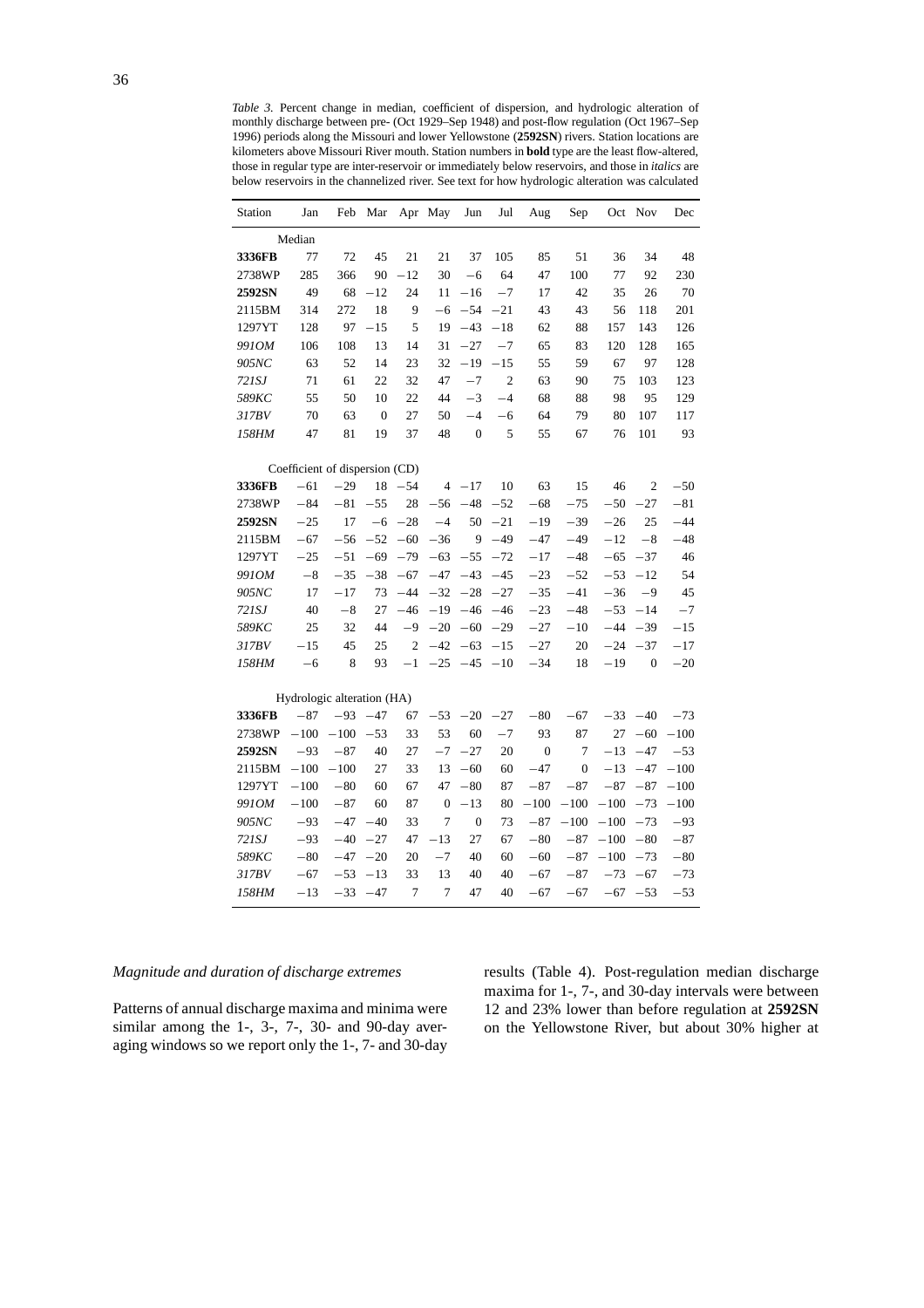

*Figure 3.* Median June discharge at five stations along the Missouri and lower Yellowstone rivers (YSR) before (1929−1948) and after (1967−1996) flow regulation. No flow records were available for Sidney, MT, during 1932−33. The horizontal dotted lines are the 25th (lower) and 75th (upper) percentiles for the pre-regulation interval and define a target range of acceptable hydrologic variability for post-regulation years. Numbers within panels identify station locations in kilometers above Missouri River mouth. Least-altered station names are in **bold** typeface, inter-reservoir stations are in normal typeface, and channelized river stations are in *italics.*

the least-regulated Missouri River station **3336FB** (Table 4). Median annual maximum flows for the three averaging durations were nearly all less after regulation for inter-reservoir and channelized-river stations 2738WP to *905NC*; station *721SJ* was transitional, and maximum flows increased from *589KC* downstream to the Missouri's terminus. Post-impoundment variability of annual maximum flows decreased at **3336FB**, all inter-reservoir stations and the uppermost channelized-river site (*991OM*), increased at stations *905NC* and *721SJ* in the channelized section, but then decreased again at *589KC* and downriver. Hydrologic alteration in annual maximum flows at least-altered stations ranged from 27% more years within the preregulation 25–75th%ile than expected to 20% less years than expected. Most regulated river stations exhibited a greater alteration in medians of annual maximum flows than least-altered sites. Fewer years than expected were within the pre-regulation 25–75th%ile target range for 1- and 7-day (Figure 4) averaging



*Figure 4.* Annual 7-day median discharge at five stations along the Missouri and lower Yellowstone rivers (YSR) before (1929−1948) and after (1967−1996) flow regulation. The horizontal dotted lines identify a target range of variability for the post-regulation period. Refer to Figure 3 for further explanation.

periods of median annual maxima for inter-reservoir stations. The river from Kansas City (*589KC*) to the mouth showed a different trend with a higher number of post-regulation years falling within the target 25–75th%iles of the 1–30-day averaging windows of maximum discharge than before flow regulation.

Post-regulation medians of annual minimum flows for 1-, 7- and 30-day averaging intervals at all study gauges were higher than pre-dam medians, over 100% at many stations (Table 4, Figure 5). Locations with the smallest increases in annual minimum flows (although still ranging between 41 and 136% higher) were the two least-altered sites and lowermost stations *317BV* and *158HM*. Over 50% of post-dam years at all stations had fewer 1-, 7- and 30-day annual minimum flows within the pre-dam 25–75th%iles than expected; all 30 post-dam years were above the target window for one or more of the annual minimum-flow durations at six of the inter-reservoir and channelized-river stations (Table 4, Figure 5).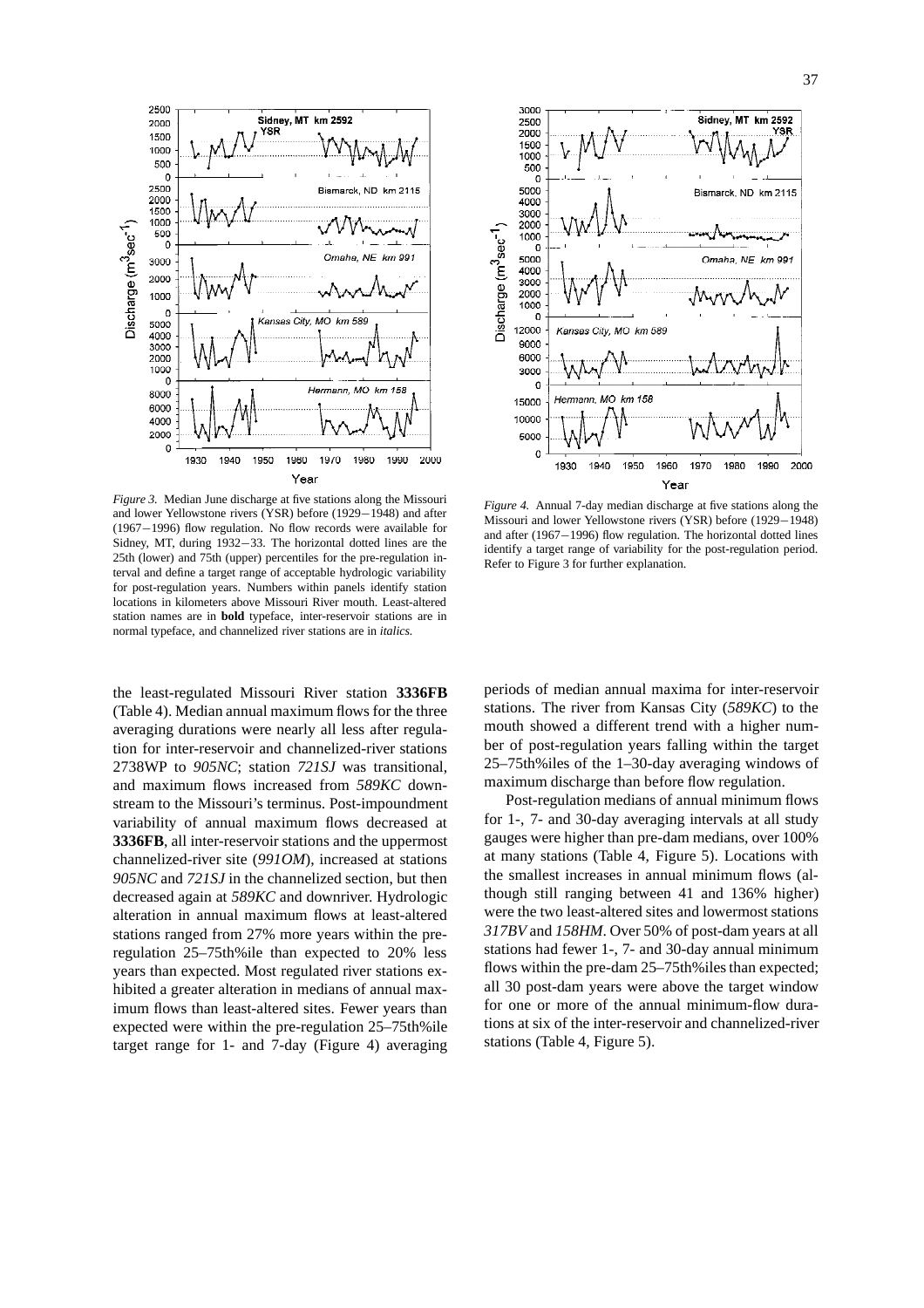*Table 4.* Percent change in nonparametric (median, coefficient of dispersion) and parametric (mean, coefficient of variation) statistics and hydrologic alteration for five groups of hydrologic variables between pre- (Oct 1929–Sep 1948) and post-flow regulation (Oct 1967–Sep 1996) periods along the Missouri and lower Yellowstone (**2592SN**) rivers. All hydrologic parameters are summarized by nonparametric statistics except rise rate, fall rate and number of reversals, which are summarized by parametric statistics. Refer to Table 2 for station locations in relation to reservoirs. See Table 1 for definitions of hydrologic terms and text for how hydrologic alteration was calculated. JD = Julian date

| Station      |                | Group $2 -$ Magnitude & duration<br>of annual discharge extremes |                  |            |                                                            |              | extremes                | annual discharge | Group $3 -$ Timing of Group $4 -$ Frequency & | pulses           |                | duration of high & low    |              | Group $5 -$ Rate &<br>frequency of |              | hydrograph changes         |
|--------------|----------------|------------------------------------------------------------------|------------------|------------|------------------------------------------------------------|--------------|-------------------------|------------------|-----------------------------------------------|------------------|----------------|---------------------------|--------------|------------------------------------|--------------|----------------------------|
|              | Max            |                                                                  |                  | Min        |                                                            |              |                         | JD annual        | JD Mar-                                       | High pulse       |                | Low pulse                 |              |                                    |              |                            |
|              |                |                                                                  |                  |            |                                                            |              |                         |                  | Oct                                           |                  |                |                           |              |                                    |              |                            |
|              | 1 <sub>d</sub> | 7d                                                               | 30d              | 1d         | 7d                                                         |              | 30d Max Min             |                  |                                               |                  |                | Min Count Dur. Count Dur. |              | Rise<br>rate                       | Fall         | No. flow<br>rate reversals |
|              |                | Median/mean                                                      |                  |            |                                                            |              |                         |                  |                                               |                  |                |                           |              |                                    |              |                            |
| 3336FB       | 30             | 27                                                               | 33               | 69         | 41                                                         | 51           | 3                       | 34               | 14                                            | 100              | $-21$          | $-11$                     | $-77$        | $-15$                              | $-17$        | $-6$                       |
| 2738WP       | $-27$          | $-28$                                                            | $-21$            | 370        | 346                                                        | 176          | $-31$                   | $-38$            | 22                                            | 50               | $-48$          | $-40$                     | $-72$        |                                    | $-39 -27$    | 51                         |
| 2592SN       | $-12$          |                                                                  | $-23 -12$        | 126        | 102                                                        | 51           | $\overline{\mathbf{4}}$ | 8                | $-3$                                          | $\boldsymbol{0}$ | 24             | $-17$                     | $-45$        |                                    | $-33 - 34$   | $-4$                       |
| 2115BM       | $-61$          | $-52$                                                            | $-41$            | 256        | 260                                                        | 177          | $-38$                   | $-55$            | 5                                             | 25               | $-41$          | $\boldsymbol{0}$          | $-74$        |                                    | $-62 -48$    | 145                        |
| 1297YT       | $-59$          |                                                                  | $-52 -34$        | 144        | 148                                                        | 149          | 95                      | 48               | $-48$                                         | $-50$            | $-3$           | $-75$                     | 76           |                                    | $-76 -62$    | 56                         |
| 991OM        | $-36$          | $-40$                                                            | $-17$            | 207        | 204                                                        | 157          | 12                      | 13               | $-51$                                         | $-33$            | $-42$          | $-75$                     | 156          | $-53$                              | -44          | 40                         |
| 905NC        | $-21$          | $-29$                                                            | $-12$            | 174        | 186                                                        | 124          | $\mathbf{1}$            | 12               | $-29$                                         | $-17$            | $-31$          | $-78$                     | 101          | $-42$                              | $-40$        | 30                         |
| 721SJ        | 6              | $-8$                                                             | $-1$             | 212        | 250                                                        | 140          | 3                       | 9                | $-28$                                         | 40               | 5              | $-63$                     | 46           |                                    | $-13 -17$    | 24                         |
| 589KC        | 15             | $\mathbf{1}$                                                     | 5                | 163        | 179                                                        | 126          | $-1$                    | 7                | $-30$                                         | $\mathbf{0}$     | 17             | $-63$                     | 16           | $-6$                               | $-11$        | 19                         |
| 317BV        | 49             | 30                                                               | 25               | 117        | 136                                                        | 97           | $\overline{4}$          | 5                | $-18$                                         | 50               | 19             | $-56$                     | $-34$        | 13                                 | 11           | 16                         |
| 158HM        | 21             | 38                                                               | 53               | 91         | 94                                                         | 100          | $-1$                    | 7                | $-21$                                         | 60               | 20             |                           | $-33 - 34$   | 14                                 | 13           | 14                         |
|              |                |                                                                  |                  |            |                                                            |              |                         |                  |                                               |                  |                |                           |              |                                    |              |                            |
|              |                |                                                                  |                  |            | Coefficient of dispersion/coefficient of variation (CD/CV) |              |                         |                  |                                               |                  |                |                           |              |                                    |              |                            |
| 3336FB       | $-20$          | $-28$                                                            | $-11$            | $-48$      | $-8$                                                       | $-5$         | 94                      | $-27$            | 48                                            | 25               | 68             | -39                       | 152          | 37                                 | 35           | $-21$                      |
| 2738WP       | $-5$           | $-27$                                                            | $-40$            | $-50$      | $-53$                                                      | $-39$        | $-10$                   | 406              | 49                                            | 50               | 168            | 483                       | 38           | $-23$                              | $\mathbf{0}$ | $-22$                      |
| 2592SN       | $-25$          | 5                                                                | 29               | 48         | 18                                                         | $-2$         | $-15$                   | 159              | 25                                            | 33               | $\overline{c}$ | 100                       | $\mathbf{0}$ | $-35$                              | $-39$        | $-26$                      |
| 2115BM       | $-51$          | $-47$                                                            | $-45$            | $-38$      | $-27$                                                      | 8            | 71                      | 144              | 212                                           | 260              | 37             | 100                       | $-31$        | $-9$                               | 14           | $-30$                      |
| 1297YT       | $-16$          | $-22$                                                            | $-14$            | 28         | $-12$                                                      | $-46$        | $-12$                   | 187              | 70                                            | 167              | 125            | 33                        | 97           | 18                                 | 58           | 75                         |
| 991OM        | $-1$           | $-13$                                                            | $-15$            | 30         | $\overline{c}$                                             | $\tau$       | $\tau$                  | 60               | 84                                            | 250              | 315            | 60                        | 314          | $-4$                               | $-11$        | $-28$                      |
| 905NC        | 39             | 52                                                               | 19               | 15         | $-4$                                                       | 10           | 14                      | $-14$            | 106                                           | 140              | 292            | 200                       | 133          | 16                                 | 18           | $-7$                       |
| 721SJ        | 25             | 50                                                               | 5                | $-28$      | $-45$                                                      | $-3$         | 20                      | 17               | 197                                           | 25               | 42             | 33                        | 107          | 34                                 | $\tau$       | $-8$                       |
| <i>589KC</i> | $-36$          | $-16$                                                            | $-8$             | 16         | $-18$                                                      | $-15$        | 149                     | $-14$            | 252                                           |                  | $25 - 58$      | 100                       | 81           | 15                                 | 9            | 10                         |
| 317BV        | $-67$          | $-50$                                                            | $-32$            | 17         | 11                                                         | 76           | 53                      | $\mathbf{0}$     | 140                                           | 17               | $-49$          | 80                        | 43           | $^{-10}$                           | $-3$         | $-4$                       |
| 158HM        | $-46$          |                                                                  | $-47 - 51$       | 34         | 46                                                         | $\mathbf{1}$ | 168                     | 125              | 115                                           |                  | $-22 - 45$     | $-200$                    | 60           | $-20$                              | $-20$        | $-6$                       |
|              |                | <b>Hydrologic alteration (HA)</b>                                |                  |            |                                                            |              |                         |                  |                                               |                  |                |                           |              |                                    |              |                            |
| 3336FB       | $-7$           | 7                                                                | $-20$            | $-53$      | $-73$                                                      | $-87$        | $-53$                   | $-40$            | $-60$                                         |                  | $-60 -33$      |                           | $47 - 40$    |                                    | $-35 -35$    | 15                         |
| 2738WP       | $-40$          | $-40$                                                            |                  | $-33 -100$ | $-100$                                                     | $-100$       | 13                      | 80               | $-67$                                         | $-27$            | $-47$          | $-80$                     | $-53$        | $-30$                              | $-15$        | $-70$                      |
| 2592SN       | 27             | 13                                                               | $-7$             | $-87$      | $-67$                                                      | $-73$        | $-20$                   | 13               | $-13$                                         | 13               | 27             | $-13$                     | $-33$        | 15                                 | 5            | 20                         |
| 2115BM       | $-93$          | $-93$                                                            |                  | $-40 -100$ | $-100$                                                     | $-100$       | $-40$                   | 80               | $-87$                                         | $-73$            | $\tau$         |                           | $-27 -67$    | $-85$                              | $-80$        | $-100$                     |
| 1297YT       | $-100$         | $-100$                                                           | $-47$            | $-67$      | $-80$                                                      | $-87$        | $-93$                   | $-73$            | $-93$                                         | $-33$            | $-53$          | $-67$                     | $-73$        | $-100$                             | $-95$        | $-95$                      |
| 991OM        | $-73$          | $-60$                                                            | 7                | $-87$      | $-100 -100$                                                |              | $-40$                   | $-60$            | $-47$                                         | $-40$            | $-73$          | $-60$                     | $-73$        | $-80$                              | $-75$        | $-100$                     |
| 905NC        | $-47$          | $-40$                                                            | $\boldsymbol{0}$ | $-87$      | $-100 -100$                                                |              | $-27 -67$               |                  | $-67$                                         | $-60$            | $-73$          |                           | $-87 -60$    |                                    | $-50 - 55$   | $-90$                      |
| 721SJ        | $-33$          | $-27$                                                            | $\mathbf{0}$     | $-73$      | $-87$                                                      | $-100$       | $-20$                   | $-13$            | $-67$                                         | $-20$            | $-40$          | $-53$                     | $-53$        | $-20$                              | $\mathbf{0}$ | $-80$                      |
| 589KC        | 47             | 33                                                               | 20               | $-73$      | $-80$                                                      | $-87$        | $-47$                   | 47               | $-80$                                         | $-20$            | 47             | $-67$                     | $-47$        | $\boldsymbol{0}$                   | 5            | $-75$                      |
| 317BV        | 67             | 53                                                               | 20               | $-93$      | $-100$                                                     | $-100$       | $-7$                    | 67               | $-73$                                         | $-47$            | 27             | $-33$                     | $-7$         | 10                                 | 10           | $-35$                      |
| 158HM        | 60             | 53                                                               | 47               | $-73$      | $-73$                                                      | $-73$        | $-20$                   | 73               | $-40$                                         | $-27$            | 53             |                           | $-53 -33$    | 15                                 | 20           | $-25$                      |
|              |                |                                                                  |                  |            |                                                            |              |                         |                  |                                               |                  |                |                           |              |                                    |              |                            |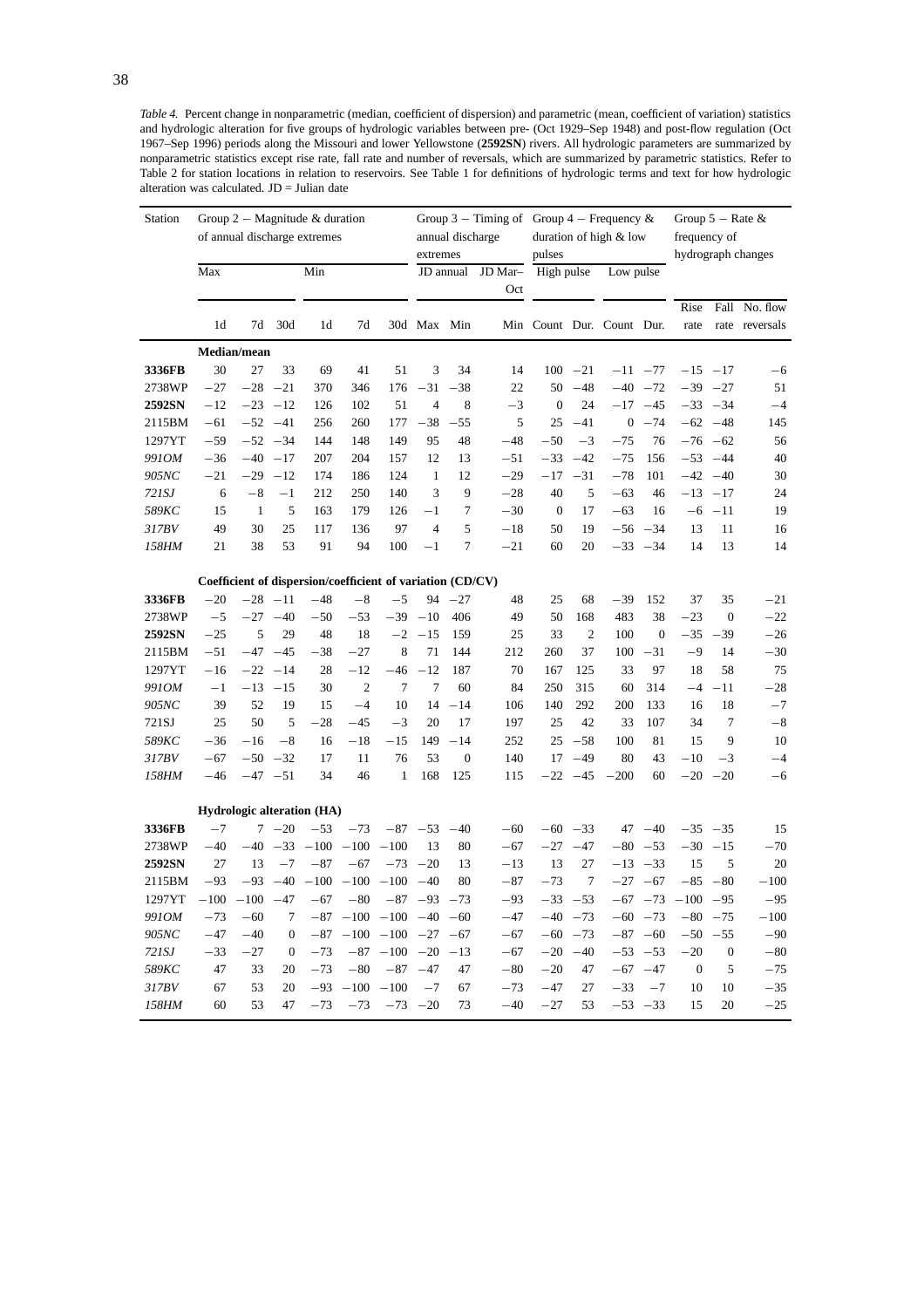

*Figure 5.* Annual minimum 7-day median discharge at five stations along the Missouri and lower Yellowstone rivers (YSR) before (1929−1948) and after (1967−1996) flow regulation. The horizontal dotted lines identify a target range of variability for the post-regulation period. Refer to Figure 3 for further explanation.

#### *Timing of annual discharge extremes*

Median date of the annual maximum daily discharge before flow regulation occurred within the same three weeks  $(21 \text{ May} - 14 \text{ June}, \text{ JD } 142-166)$  among all stations except 1297YT (10 April). There were only small differences (*<*4%) in timing of the median Julian date of annual daily flow maxima following regulation at above-reservoir stations and also in the channelized river from *905NC* downriver (Table 4). However, variability in the date of annual maximum daily flow among years was generally higher in the channelized section following river impoundment (Table 4); fewer years than expected were within the pre-regulation 25–75th%iles. Annual peak daily discharges occurred between 56 and 70 days earlier at inter-reservoir stations 2738WP and 2115BM, but 173 days later at station 1297YT below Gavins Point Dam, an important nesting area for federally threatened least terns (Smith, 1996).

Prior to flow regulation, annual daily discharge minima occurred between mid-December and early January (JD 345–4) at all stations except site **3336FB**, where the median date of annual minimum daily discharge was 12 August. Median Julian date of annual flow minima occurred much earlier following dam operation at inter-reservoir stations 2738WP and 2115BM, and 80% more post-regulation years than expected were within the pre-regulation 25– 75th%iles, even though variability in the timing of annual daily flow minima was much higher (Table 4). The gauge below Gavins Point Dam (1297YT) was again different from other inter-reservoir sites, as the timing of annual daily flow minima was delayed after flow regulation from Julian day 350 (15 December) to JD 71 (11 March) and 73% fewer years than expected fell within the pre-regulation 25–75th%iles. Variability in CD at channelized-river sites ranged from +60 to −14%, except at *158HM* where it increased to 125%. Also, the percentage of post-regulation years within

(Table 4). Pre-dam median date of lowest daily flow between May and October occurred from JD 223 to 283 (10 August–9 October) at all stations, was most common in September (7 of 11 stations), and generally occurred later in the season farther downriver (October in the three lowermost stations). Timing of the 1967–1996 May–October daily flow minima was generally later than the 1929–1948 25–75th%iles for stations **3336FB** and 2738WP, was erratic at interreservoir station 2115BM, and occurred much earlier in the growing season at station 1297YT and all sites downriver (Table 4).

the pre-regulation 25–75th%iles was higher than expected at the three lowermost channelized stations

#### *Frequency and duration of annual high- and low-flow pulses*

Discharges selected as the minimum threshold to define annual high pulses occurred in June at all Missouri River stations (Galat & Lipkin, 1999). Leastaltered and inter-reservoir stations exhibited fewer  $(3-4 \text{ yr}^{-1})$  high-flow pulses before flow regulation than channelized-river stations  $(5–6 \text{ yr}^{-1})$ . The median number of high-flow pulses per year doubled at the Missouri River least-altered station **3336FB** (from 3 to 6 yr<sup> $-1$ </sup>) between the two time intervals, but remained constant at the Yellowstone River least-altered station (**2592SN**). Frequency of high-flow pulses increased following flow regulation at inter-reservoir stations 2738WP and 2115BM; decreased at interreservoir and channelized stations 1297YT, *991OM* and *905NC*; and increased at three of the four lowerbasin channelized stations (*721SJ*, *317BV*, *158HM*).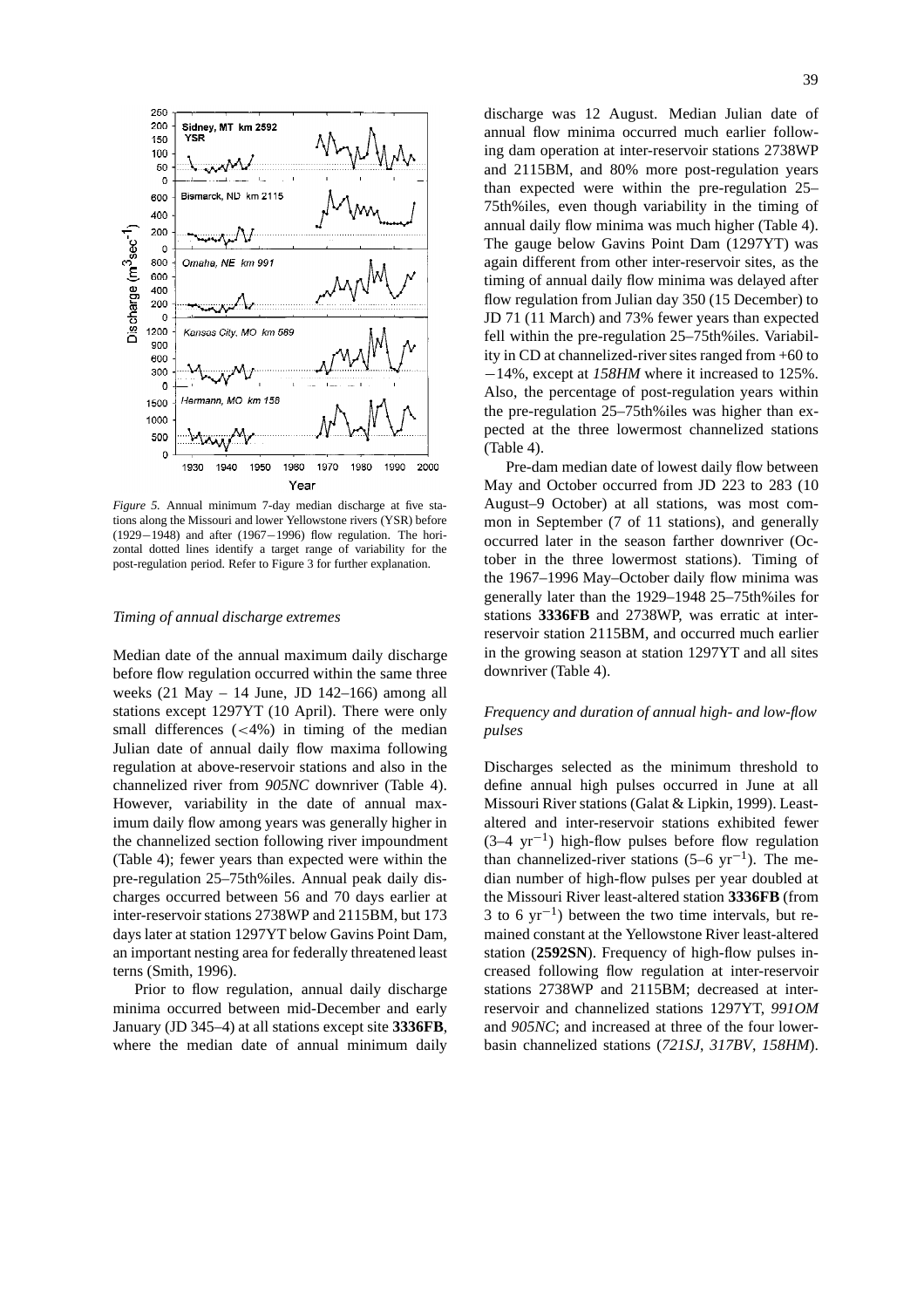

*Figure 6.* Number of high-flow pulses per year at five stations along the Missouri and lower Yellowstone rivers (YSR) before (1929−1948) and after (1967−1996) flow regulation. The horizontal dotted lines identify a target range of variability for the post-regulation period. Refer to Figure 3 for further explanation.

Variability in the number of high-flow pulses per year increased by over 100% following flow regulation at inter-reservoir and channelized-river stations 2115BM to *905NC,* compared to less than 35% at least-altered upper basin sites (Figure 6).

Median duration of high-flow pulses before impoundment ranged from 12 to 17 days  $yr^{-1}$  at stations **3336FB** to 1297YT and decreased downriver to 7–9 days yr−<sup>1</sup> at stations *991OM–158HM*. After impoundment, the median duration of high-flow pulses decreased  $(-3 \text{ to } -48\%)$  at 6 of the 7 stations between **3336FB** and *905NC*, except station **2592SN** where it increased by 24%. In contrast, the length of highflow pulses increased from 5 to 20% at the four lowermost channelized-river stations (*721SJ*–*158HM*) during 1967–1996. The number of days per year of high-flow pulses at the Yellowstone River site (**2592SN**) and the three lowermost channelized-river stations *(589KC*, *317BV* and *158HM),* were within the pre-regulation 25–75th%iles for over 60% of postregulation years. In summary, the number of high-flow pulses per year generally increased between the two time periods, but their length was shorter at the two least-regulated stations and the two upper river, inter-



*Figure 7.* Number of low-flow pulses per year at five stations along the Missouri and lower Yellowstone rivers (YSR) before (1929−1948) and after (1967−1996) flow regulation. The horizontal dotted lines identify a target range of variability for the post-regulation period. Refer to Figure 3 for further explanation.

reservoir sites. Both the number and duration per year of high-flow pulses were reduced below Gavins Point Dam at station 1297YT, while their values generally increased between 1929–1948 and 1967–1996 at the four farthest downriver gauges (*721SJ–158HM*).

The number of low-flow pulses per year decreased at 10 of the 11 stations following flow regulation (Table 4). This reduction was smallest at the two above-reservoir stations and at the lowermost river gauge (*158HM*). The post-dam decrease in number of low-flow pulses per year was highest (−40 to −78%) at inter-reservoir and channelized-river stations, with the exception of 2115BM (Figure 7). Variability in the number of low-flow pulses per year generally increased during the reservoir operation period, except at *158HM* where the CD decreased. Fewer postregulation years than expected for most stations were within the 25–75th%ile target range for the number of low-flow pulses, and the decrease in%HA was lowest at least-altered site **2592SN**.

Changes in the duration of annual low-flow pulses were recorded between pre- and post-regulation intervals, but were variable along the river continuum (Table 4). Duration following regulation was 45–77%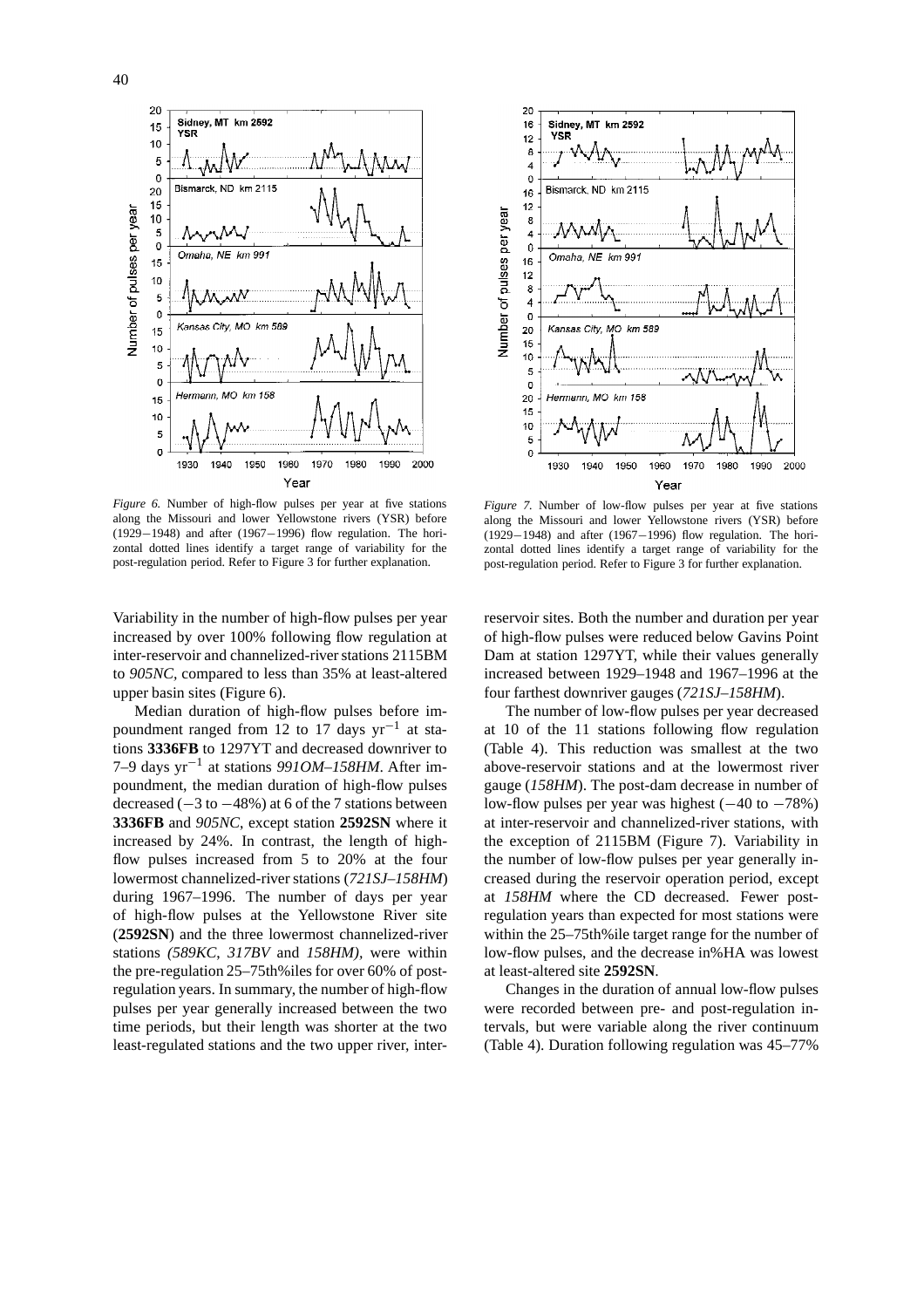shorter at the two above-reservoir stations and the two uppermost inter-reservoir gauges. Below Gavins Point Dam the pattern was reversed, duration increasing by over 75% at stations 1297YT, *991OM* and *905NC*. This increase was dampened downriver until it again decreased at the two lowermost stations (*317BV*, *158HM*). So, while there was a general basin-wide reduction in the number of low-flow pulses between the pre- and post-dam intervals, their duration showed a complex longitudinal pattern: decreasing, increasing and then decreasing again.

#### *Rate and frequency of change in discharge*

Rates of change in river flow were the only hydrologic parameters analyzed using parametric statistics and the pattern of results were similar for both discharge rises and falls (Table 4). Mean rates of discharge rises and falls were between 15 and 34% lower and the mean number of flow reversals per year decreased slightly (4–6% less) during 1967–1996 at the two least-altered stations. There was a more pronounced post-regulation reduction in rise and fall rates at interreservoir and upper channelized-river sites than at least-altered stations, and between 50 and 100% fewer years were observed within the pre-regulation %HA target window at stations 2115BM to *905NC* (Table 4). The post-regulation reduction became progressively less proceeding downriver from 1297YT to 721SJ– 589KC, while below 589KC (*317BV* and *158HM)* the mean rate of discharge change increased (Table 4). Additionally, 10–20% of post-regulation years were within the pre-regulation target windows at the two lowermost sites, while between 50 and 100% fewer years than expected were within the target window at most regulated river stations upstream from *721SJ*.

More flow reversals per year were observed following regulation at stations downstream from dams, but this increase gradually diminished to only 14% more pulses per year after regulation at station *158HM*. Similarly, the reversal rate per year between the two time periods was highest at inter-reservoir stations and decreased linearly downriver to *158HM*.

#### *Basin-wide summary*

Major differences in hydrologic indicators between pre- and post-regulation for the 11 stations are highlighted by reporting %HA for hydrologic indicators ranked high or extreme (Table 5).

These include variables and stations where *>*50% more post-regulation years than expected (*>*22 of the 30 post-regulation years for Groups 1–4) were within or outside of the RVA target window (25–75th%ile for Groups  $1-4$ ,  $\pm 1$  SD for Group 5).

Mean annual discharge for all stations along the Missouri River was higher from 1967 to 1996 than between 1929 and 1948, but noticeably less so at **2592SN**, the only station with no upriver impoundments. Flow regulation of the mainstem Missouri River was associated with significant alterations in many of the 32 hydrologic indicators (Table 5). Most notably, these were: 1. a reduction in the magnitude (i.e. lower high flows) and duration of the annual flood pulse; 2. an increase in the magnitude (i.e. higher low flows) and duration of annual discharge minima; 3. a reduction in the frequency of annual daily low-flow pulses and earlier timing of growing season daily low-flow pulses; and 4. a general increase in the frequency of discharge reversals per year coupled with a reduced rate of change in river flows. Collectively, hydrologic alterations were lowest at leastaltered station **2592SN**, most severe at inter-reservoir and upper channelized-river sections, and intermediate at the lowermost channelized-river stations (Figure 8). Least-altered station **3336FB**, below Canyon Ferry Reservoir, showed a composite hydrologic alteration much higher than least-altered site **2592SN** and similar to that of the four lowermost channelized-river stations. Higher post-regulation discharge throughout most of the Missouri River catchment, but to a much lesser extent in the Yellowstone River basin, appeared to interact with reservoir operations to influence measures of hydrologic alteration between the two time intervals.

#### **Discussion**

#### *Alterations in seasonal flow patterns and ecological effects*

Our characterization of the Missouri River's flow regime between 1929 and 1948 shows the system to be more complex than previously reported (Hesse et al., 1989; Hesse & Mestl, 1993). The protracted preregulation annual flood pulse in the lower Missouri River was a temporally cumulative result of complex precipitation and climatic patterns throughout the catchment: spring ice-out in the upper and middle basins, spring snowmelt in the middle basin, runoff from spring rains in the lower basin, and runoff from June snowmelt in the upper basin. We suspect the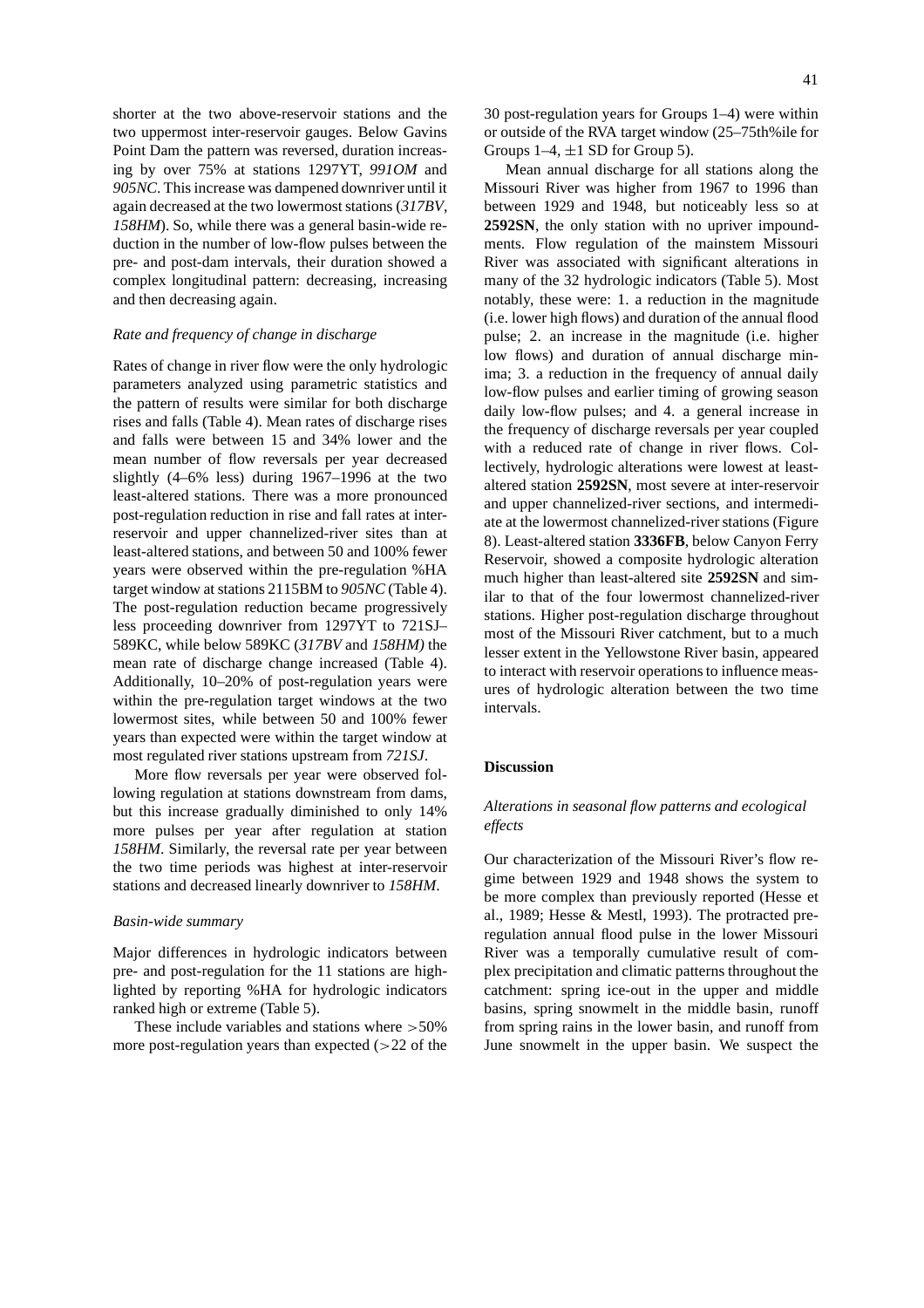| 3336FB<br>altered<br>Station<br>Least- |                                           | Group 1 - Magnitude |                                          | Group $2 -$ Magnitude & | Group $3 -$ Timing of        |         |                 |                          | Group $4$ – Frequency &  |                          |                 |              | Group $5$ – Rate &       |                 |
|----------------------------------------|-------------------------------------------|---------------------|------------------------------------------|-------------------------|------------------------------|---------|-----------------|--------------------------|--------------------------|--------------------------|-----------------|--------------|--------------------------|-----------------|
|                                        | of monthly discharge<br>$\rm{extremes}^1$ |                     | discharge extremes<br>duration of annual |                         | annual discharge<br>extremes |         |                 | pulses                   | duration of high & low   |                          |                 | frequency of | hydrograph changes       |                 |
|                                        |                                           |                     |                                          |                         | JD annual                    |         | JD Mar-Oct      | High pulse               |                          | Low pulse                |                 | Rise         | Fall                     | No. flow        |
|                                        |                                           |                     | Max (d) <sup>2</sup>                     | Min $(d)2$              | Max                          | Min     | Min             | Count                    | Dur.                     | Count                    | Dur.            | rate         | rate                     | reversals       |
|                                        |                                           |                     |                                          |                         |                              |         |                 |                          |                          |                          |                 |              |                          |                 |
|                                        |                                           |                     |                                          |                         |                              |         |                 |                          |                          |                          |                 |              |                          |                 |
|                                        | 1,2,4,5,8,9,12                            | $^{+}$              |                                          | $1,7,30+$               | $\circ$                      |         | $\circ$         | $\! + \!\!\!\!$          |                          |                          |                 |              |                          |                 |
| 2592SN                                 | 1, 2, 12                                  | $\! +$              |                                          | $1,7,30+$               |                              |         |                 |                          |                          |                          |                 |              |                          |                 |
| Inter-                                 |                                           |                     |                                          |                         |                              |         |                 |                          |                          |                          |                 |              |                          |                 |
| reservoir                              |                                           |                     |                                          |                         |                              |         |                 |                          |                          |                          |                 |              |                          |                 |
| 2738WP                                 | 1, 2, 3, 5, 8, 9, 11,                     | $^{+}$              |                                          | $1,7,30+$               |                              |         | $\! + \!\!\!\!$ |                          |                          | ı                        | I               |              |                          | $\! + \!\!\!\!$ |
|                                        | $\overline{2}$                            |                     |                                          |                         |                              |         |                 |                          |                          |                          |                 |              |                          |                 |
|                                        | $\circ$                                   | $\circ$             |                                          |                         |                              |         |                 |                          |                          |                          |                 |              |                          |                 |
| 2115BM                                 | 1,2,12                                    | $^{+}$              | J,<br>$\overline{1}$ .                   | $1,7,30+$               |                              | ı       | $\circ$         | $^{+}$                   |                          |                          | ı               | I            | I                        | $\! + \!\!\!\!$ |
|                                        | 6,7                                       | -1                  |                                          |                         |                              |         |                 |                          |                          |                          |                 |              |                          |                 |
| 1297YT                                 | 1, 2, 4, 8, 9, 10,                        | $^{+}$              | $\mathbf{I}$<br>1,7                      | $1,7,30+$               | $^{+}$                       | $^{+}$  |                 |                          | $\circ$                  |                          | $\! + \!\!\!\!$ |              | $\overline{\phantom{a}}$ | $\! + \!\!\!\!$ |
|                                        | 11,12                                     |                     |                                          |                         |                              |         |                 |                          |                          |                          |                 |              |                          |                 |
|                                        | 3,7                                       | $\circ$             |                                          |                         |                              |         |                 |                          |                          |                          |                 |              |                          |                 |
|                                        | $\infty$                                  |                     |                                          |                         |                              |         |                 |                          |                          |                          |                 |              |                          |                 |
| <b>Below</b>                           |                                           |                     |                                          |                         |                              |         |                 |                          |                          |                          |                 |              |                          |                 |
| reservoir,                             |                                           |                     |                                          |                         |                              |         |                 |                          |                          |                          |                 |              |                          |                 |
| channelized                            |                                           |                     |                                          |                         |                              |         |                 |                          |                          |                          |                 |              |                          |                 |
| <b>NO166</b>                           | 1, 2, 8, 9, 10, 11, 12                    | $^{+}$              | $\overline{\phantom{a}}$<br>1.7          | $1,7,30+$               |                              | $\circ$ |                 |                          |                          |                          | $^{+}$          |              | T                        | $\! + \!\!\!\!$ |
|                                        | 3,4                                       | $\circ$             |                                          |                         |                              |         |                 |                          |                          |                          |                 |              |                          |                 |
| 905NC                                  | 1,8,9,10,11,12<br>$\overline{r}$          | $^{+}$<br>$\circ$   |                                          | $1,7,30+$               |                              | $\circ$ | 1               | $\overline{\phantom{a}}$ | $\overline{\phantom{a}}$ | 1                        | $^{+}$          |              | I                        | $\! + \!\!\!\!$ |
| 721SJ                                  | 1,8,9,10,11,12                            | $^{+}$              |                                          | $1,7,30+$               |                              |         | $\overline{1}$  |                          |                          | $\overline{\phantom{a}}$ | $^{+}$          |              |                          | $\! + \!\!\!\!$ |
|                                        | Þ                                         | $\circ$             |                                          |                         |                              |         |                 |                          |                          |                          |                 |              |                          |                 |
| 589KC                                  | 1,8,9,10,11,12                            | $^{+}$              |                                          | $1,7,30+$               |                              |         | I               |                          |                          | I                        |                 |              |                          | $^{+}$          |
|                                        | $\overline{r}$                            | $\circ$             |                                          |                         |                              |         |                 |                          |                          |                          |                 |              |                          |                 |
| 317BV                                  | 1,2,8,9,10,11,12                          | $\! + \!\!\!\!$     | $1,7 +$                                  | $1,7,30+$               |                              | $\circ$ | $\circ$         |                          |                          |                          |                 |              |                          |                 |
| <b>NH8S1</b>                           | 8,9,10,11,12                              | $^{+}$              | $1,7 +$                                  | $1,7,30+$               |                              | $\circ$ |                 |                          | T                        | J                        |                 |              |                          |                 |

Numbers indicate months:  $1=$ Jan,  $2=$ Feb, etc.;  $2d=$ day  $(1-day, 7-day)$  or  $30-day$  averaging interval).

<sup>1</sup>Numbers indicate months: 1=Jan, 2=Feb, etc.; <sup>2</sup>d=day (1-day, 7-day or 30-day averaging interval).

Table 5. Summary of flow alterations between pre- (Oct 1929–Sep 1948) and post- (Oct 1967–Sep 1996) regulation intervals for five groups of hydrologic variables at 11 stations along<br>the Missouri and lower Yellowstone (2592 the Missouri and lower Yellowstone (**2592SN**) rivers. Hydrologic variables included are where *>*50% of post-regulation years than expected were within or outside of the RVA target *Table 5.* Summary of flow alterations between pre- (Oct 1929−Sep 1948) and post- (Oct 1967−Sep 1996) regulation intervals for five groups of hydrologic variables at 11 stations along

42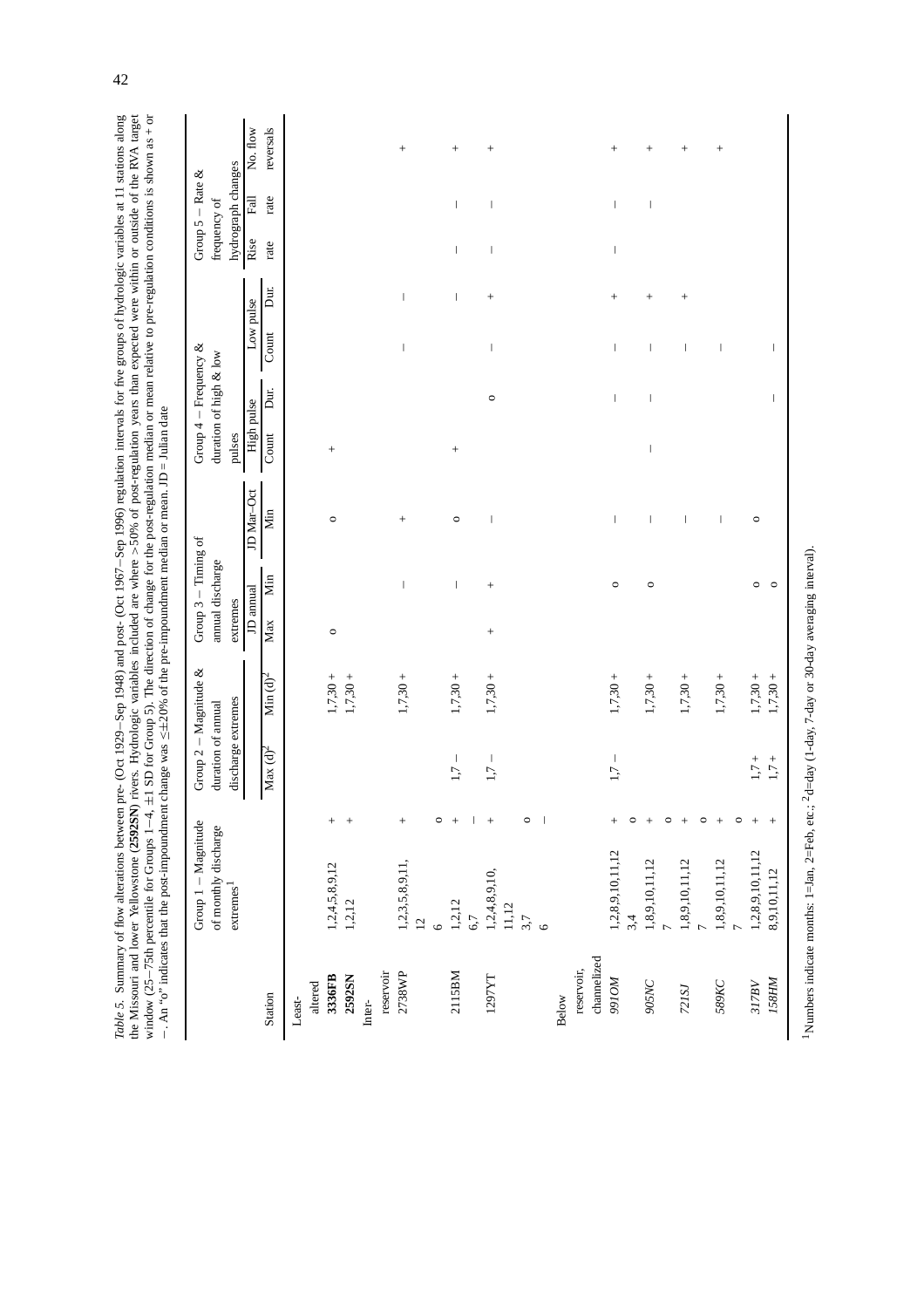pre-regulation annual flow regime in the middle-river section was more bimodal than elsewhere because a spring rainy season is absent in the Great Plains Province.

The importance of a predictable annual flood pulse to reproduction of fishes in large floodplain rivers is well documented (Junk et al., 1989; Ward, 1989; Welcomme et al., 1989; Bayley & Li, 1992) and is the basis of the 'flood-pulse advantage' observed in the high production of fishes in large river-floodplain systems (Bayley, 1991). If tenets of the flood-pulse concept are applicable to the Missouri River hydrosystem, we hypothesize that modifications in the magnitude, frequency, timing and duration of the annual flood pulse have reduced recruitment and production of native river-floodplain fishes in the inter-reservoir and channelized-river sections. Galat et al. (1998) showed that inundation for  $>10$  days of the Missouri River floodplain in central Missouri occurred during the optimal spawning temperature ranges of native fishes for only 4 of the 15 post-regulation years between 1983 and 1996.

There was historically a small fall increase in discharge along the lowermost Missouri River, similar to that reported by Sparks et al. (1990) and Sparks (1995) for the nearby upper Mississippi River. This small pulse is regional and due to the onset of autumn rains in the well-watered Central Lowlands and Interior Highlands physiographic provinces (Galat et al., 1998). A fall flow pulse is important to provide fishes access to wintering habitats on the floodplain and in backwaters before cold-water temperatures reduce their swimming ability (Bodensteiner & Lewis, 1992). Furthermore, it inundated annual moist-soil vegetation in floodplain wetlands, providing forage to fall migrating waterfowl. This historically small autumn flow pulse inundated floodplain wetlands to a shallower depth than the subsequent large June pulse, with the result that forage remained available for waterfowl on their return migration the following spring (Sparks, 1992; Galat et al., 1998). Flow releases for navigation and levees that disconnect the lower Missouri River from its floodplain wetlands have largely eliminated this fall river rise and the benefits to fish and wildlife it once provided.

Assessment of intra-annual flow patterns also identified alteration of several ecologically important summer low-flow variables and showed that changes are widespread over the regulated Missouri River. Sustained reservoir water releases during the naturally low-water season cause protracted flooding of about two-thirds of the Missouri River and may be as pervasive and damaging a disturbance as reduction of the annual June flood pulse. Circumstantial evidence for this hypothesis comes from the native fish community that reproduces in or along the Missouri and lower Yellowstone rivers. Based on adult habitat use and reproductive requirements described in Pflieger (1971, 1997), we identified as 'fluvial specialists' (∗) seven of the nine fishes federally listed as candidate, threatened, or endangered (U.S. Fish & Wildlife Service, 1994, 1995): *Acipenser fluvescens*, ∗*Scaphirhynchus albus*, *Polyodon spathula*, ∗*Hybognathus argyritus*, ∗*H. placitus*, ∗*Macrhybopsis gleida*, ∗*M. meeki*, ∗*Platygobio gracilis* and ∗*Cycleptus elongatus*. Fluvial specialists use flowing-water habitats throughout life (Bain, 1992; Kingsolving & Bain, 1993). The remaining two species, *A. fluvescens* and *P. spathula*, are considered 'fluvial dependent,' requiring flowing water at some point in their life cycle (Bain, 1992; Kingsolving & Bain, 1993). Both fishes reproduce in flowing waters and may migrate into tributary streams to spawn. All nine fishes are capable of completing their entire lifecycle within the channel complex and are included in Pflieger's (1971) 'Big River Faunal Group.' Loss of a river-floodplain connection due to a reduced annual flood pulse should have less direct affect on spawning success of these fishes than on floodplain-dependent species like centrarchids. Therefore, the disproportionate decline in Missouri River's native fluvial fishes appears most associated with protracted summer-fall high flows and in-channel habitat loss.

Loss of the lower Missouri River's braided channel geometry through channelization has eliminated most sand island and shallow in-channel habitats used by riverine fishes for spawning and nursery (Funk & Robinson, 1974; Latka et al., 1993). The few low-elevation sand islands and associated shoals that remain are now flooded or their surface area reduced during much (July–September) of the reproductive season for many riverine fishes, as well as for birds and turtles (Galat et al., 1998) that make similar use of these critical habitats. Additionally, protracted summer-fall high flows prevent germination of early-successional tree species (Johnson, 1992) and moist-soil annual vegetation in suitable habitats that remain along the lower Missouri River.

This hypothesis regarding the ecological effects of altered summer-fall low flows is not intended to discount the importance of restoring the annual flood pulse, but to emphasize the need for the full range of seasonal flow variability to re-establish a natural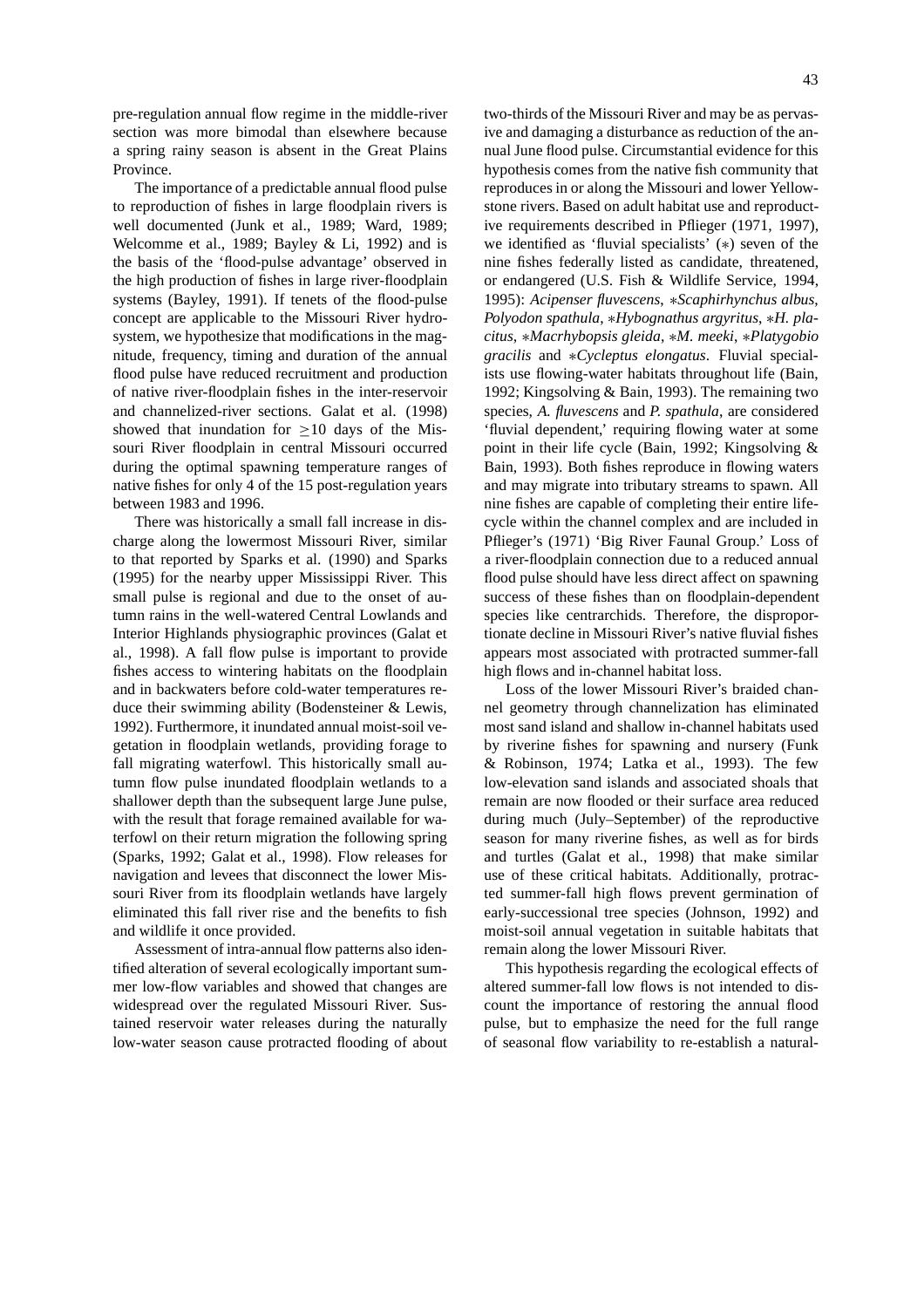ized flow regime. The annual flood pulse is a critical cue to initiate spawning migrations for many fluvialspecialist and fluvial-dependent fishes, it is essential to transport floodplain-derived organic matter and nutrients to the main channel, and to maintain channelfloodplain geomorphic diversity (Welcomme, 1985; Junk et al., 1989).

#### *Natural factors contribute to spatio-temporal variability in river flows*

Station **2592SN** on the Yellowstone River was the only site evaluated where no upstream mainstem impoundments were present and it showed the lowest degree of hydrologic alteration between the two time intervals (Figure 8). Proceeding downriver from the last mainstem dam, Gavins Point (km 1305), overall flow alteration between 1967 and 1996 declined from that observed at inter-reservoir sites. Hydrologic variability was less from *721SJ* to the mouth than between the mainstem reservoirs and was similar to, or lower than, the upstream least-altered Missouri River site at **3336FB**. However, sources of hydrologic alteration differed somewhat among the channelized-river stations and between them and **3336FB** (Table 5). Notably, post-regulation magnitude and duration of annual maximum flows were higher at *317BV* and *158HM* than at other channelized sites because *317BV* and *158HM* were more affected by climatically driven flooding in 1993, 1995 and 1996 (Parrett et al., 1993; Galat et al., 1998).

Flow differences were moderate to extreme comparing the 1929–1948 interval to 1967–1996 at all sites examined, including least-altered site **2592SN** (Table 5). Consequently, caution must be used in attributing hydrologic alteration among sites and between the two time intervals solely to flow regulation. While mainstem impoundment, flow regulation, and changes in land use greatly influenced hydrologic variability of the Missouri River, at least two natural factors also contributed to these spatio-temporal differences. Basin-wide precipitation and runoff differed between the two time intervals, and hydrology is inherently variable along the Missouri River continuum.

The 'dust bowl' droughts of the 1930s occurred during the pre-regulation period and recurrent flooding in the 1990s was prevalent during the post-regulation interval. Qi Hu et al. (1998) analyzed interdecadal variations in precipitation from the 1890s through the 1990s in the central U.S., including the lower Missouri River basin states of Kansas, Nebraska, Iowa and Missouri. They concluded that there has been a trend in the region's annual mean precipitation and that it has changed from a decrease before the mid-1960s to an increase thereafter. Thus, the increase in low-flow discharge between 1967 and 1996, and most pronounced at inter-reservoir and channelized-river sites, appears to be an additive effect of mainstem flow regulation operating within the context of a catchment-wide increase in precipitation. This conclusion illustrates the importance of including least-altered sites in analyses of historical flow variability to normalize or filter out temporal climatic variation, even if such sites are not entirely anthropogenically unaltered.

A paradigm of the flood-pulse concept is that hydrologic buffering of a large catchment area results in smooth and predictable flooding and that effects of seasonal climatic changes are observed downstream only after several weeks or months in unaltered largefloodplain rivers in temperate and tropical regions (Junk et al., 1989). This has been shown graphically for the pre-regulation upper Mississippi (Sparks, 1992; Sparks et al., 1998) and Illinois rivers (Sparks, 1995). In contrast, timing of the pre-regulation median annual discharge maxima at 10 of 11 locations over the entire Missouri and lower Yellowstone rivers all occurred within 24 days and there was no longitudinal time lag. Additionally, IHA variables along the Missouri River continuum did not show a longitudinal decrease in predictability before flow regulation. Indices of dispersion (CD and CV, Tables 3 and 4) and the relative ranges of the pre-regulation 25–75th%iles among stations (Figures 3–7) either showed no longitudinal pattern or upper – and lowermost – stations exhibited the greatest flow variability for most hydrologic indicators.

The Missouri River does not fit neatly into the flood-pulse concept because it arises in the well-watered Rocky Mountains and then flows over 1000 km through the semi-arid Great Plains. Consequently, its middle section is largely allogenic, analogous to a dryland river as described by Walker et al. (1995). Tributary influx to the Missouri River is greatest in the lowermost section, and variability in frequency and duration of high-flow pulses and discharge is also high here. Our assessment of 50 years of Missouri River hydrology illustrates that the influence of reservoir operations on the annual flood pulse was partially offset by tributary influx downriver from Kansas City (*589KC*) during the wet period of 1967–1996. Therefore, the flood pulse retains a more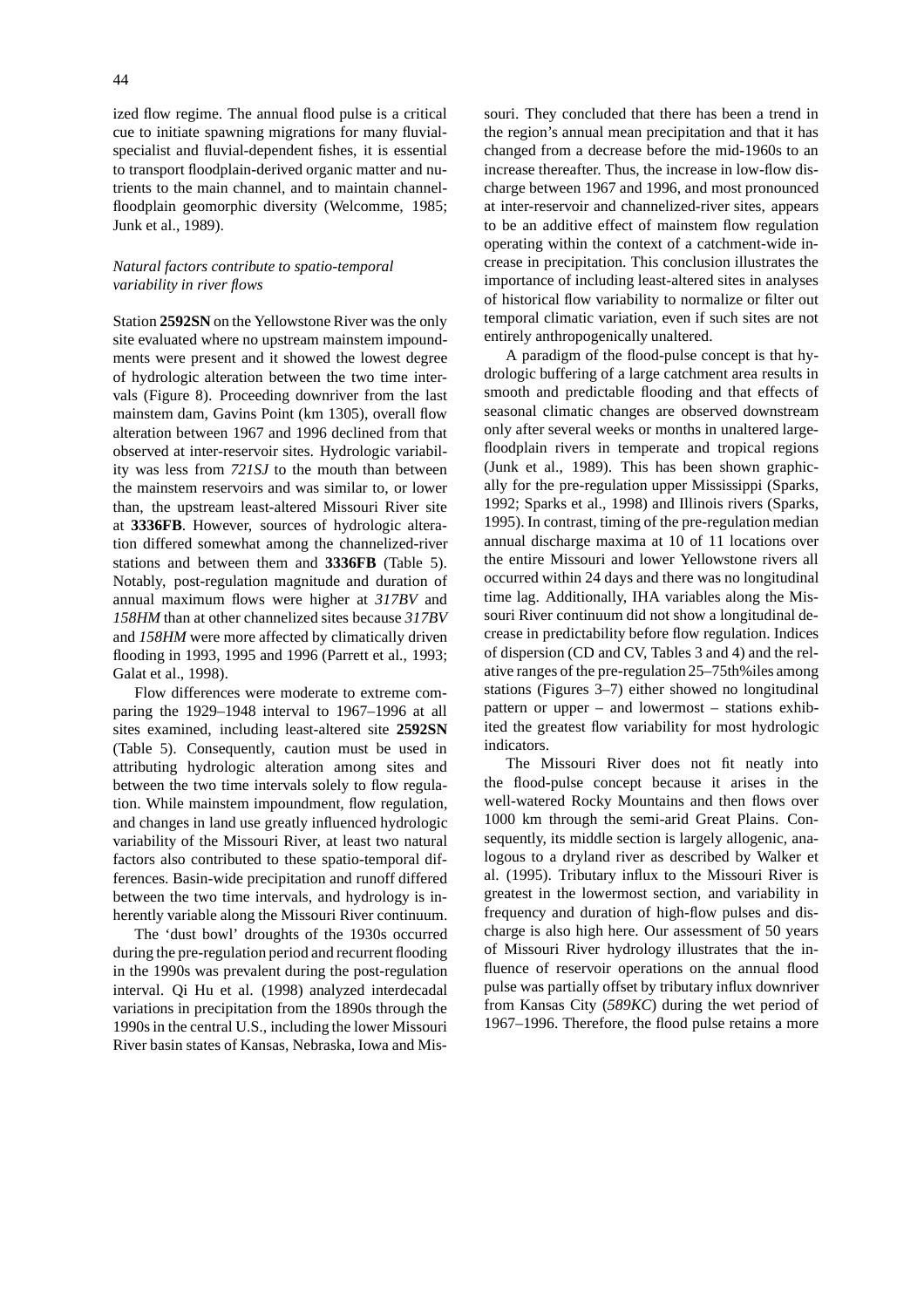

*Figure 8.* Ranked percentages of hydrologic alteration for the 1967−1996 post-regulation period averaged over five groups of hydrologic indicators for 11 stations along the Missouri and lower Yellowstone rivers. Hydrologic alteration occurs when the post-regulation median or mean of a hydrologic variable falls within the observed pre-regulation 25th to 75th percentiles or  $\pm$  1SD, respectively, more or less often than expected. Low alteration indicates that annual values for the average of all groups of post-regulation hydrologic indicators fell within the observed pre-regulation range of hydrologic alteration 0−25% more or less often than expected, moderate: 26−50%, high: 51−75%, and extreme: 76−100%.

natural character here than at upriver channelized and inter-reservoir locations.

Hughes (1995) recommended regional or ecoregional references to develop biological criteria for rivers. Our results support use of 'regional' rather than basinwide references, since distant locations were shown to be inappropriate spatial references for large rivers where natural longitudinal and geographic variability are great. Additionally, spatio-temporal differences in precipitation can confound the applicability of historical flow data for establishing baseline conditions. Prescribing initial flow targets from least-altered locations and historical discharge data at the landscape scale for large rivers maximizes use of available information. However, these sources are not without their shortcomings and, therefore, should be applied with caution, and not be the sole criteria for designing flow guidelines.

#### *Preliminary flow recommendations within an adaptive management framework*

The IHA and RVA methods are comprehensive techniques to assess the hydrological and, by inference, ecological integrity of running waters. A particular value of these methods is that they identify both increases and decreases in hydrologic variability and

give high – and low – flow alterations equal weight. The idea of a human-induced disturbance as an alteration from the natural range of flow variation is bi-directional. River regulation that produces high flows during the historical low-flow season can have ecological consequences as harmful as an imposed reduction in the annual flood pulse. Reduced seasonal discharge variability through impoundment and flow regulation is evident today along much of the Missouri River (Figure 2). Additionally, channelization, bank stabilization, levee construction and changes in land use and land cover greatly influence the dischargestage relationship, river-floodplain hydrology, and habitat quality and availability. These factors also need to be considered when designing, implementing and refining flow-management guidelines. Restoration of a river's ecological integrity often requires rehabilitating and managing both flow and habitat.

Operational flexibility within the existing reservoir complex could be used to more closely approximate the 1929–1948 flow regime of the Missouri River in order to establish a 'simulated natural ecosystem' (*sensu* Schmidt et al., 1998). For example, target guidelines for Groups 1–4 variables are that 50% of years should fall between the pre-regulation 25th and 75th%ile values (Figures 3–7), and for Group 5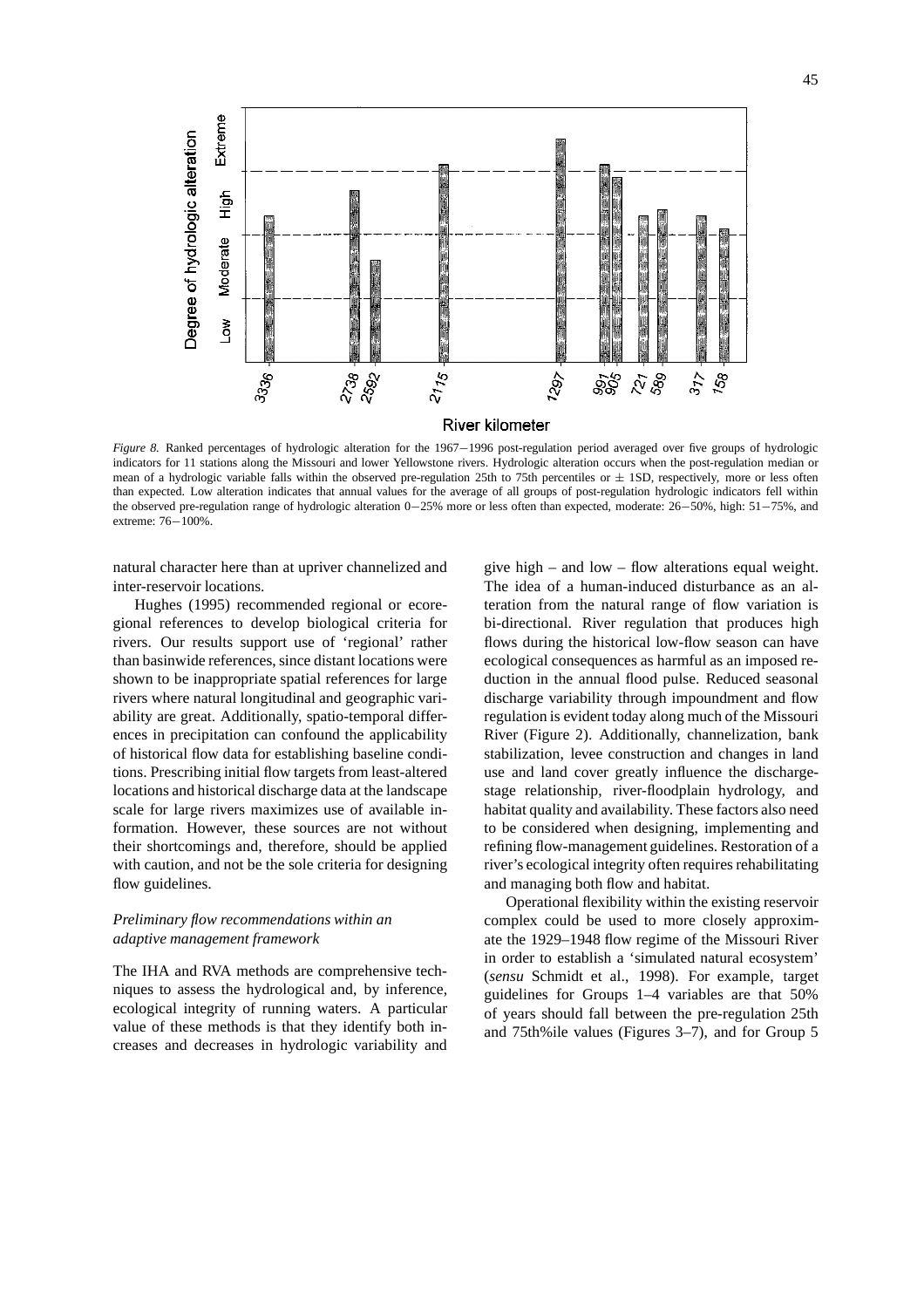variables, 67% of the years should fall between the pre-regulation −1SD and +1SD values. Preliminary flow guidelines based on this approach are detailed in Galat & Lipkin (1999) for each of the 32 hydrologic variables and for the nine flow-altered stations. Our results indicate that overall ecological structure and function of the inter-reservoir and upper channelizedriver sections would benefit by: 1. controlled flooding through managed reservoir releases during June and July of some years; 2. increasing the magnitude, frequency, and duration of annual high-flow pulses; and 3. increasing the annual rate of hydrograph rises and falls. All of the regulated Missouri River would benefit from: 1. reducing reservoir discharges from August through February, 2. modifying the timing of reservoir releases, and 3. reducing the number of annual hydrograph reversals. These actions would increase the annual flood pulse, increase frequency and reduce monthly and annual low flows, delay timing of the growing season daily discharge minima and reduce the frequency of flow reversals per year. Assessment of ecological responses to a reregulation of Missouri River flows that more closely approximates the natural flow regime should then be used in an adaptive fashion to further adjust reservoir operations. Results summarized here and detailed in Galat & Lipkin (1999) provide a first approximation of flow recommendations that approach the 1929–1948 range of variability of mainstem river flows throughout the Missouri River catchment.

Aspects of these ecologically based flow-management guidelines conflict with contemporary Missouri River reservoir management objectives of maximizing mid-summer power production in the inter-reservoir river and providing summer-autumn flow releases for navigation in the channelized river. Agency and public support for a more naturalized Missouri River hydrograph is increasing as the Missouri River Natural Resources Committee (Risland, 1999) is recommending a trial 'spawning rise' below Ft. Peak Reservoir. Flow releases from Lewis and Clark Reservoir to enhance the spring flood pulse are also under review by the U.S. Army Corps of Engineers (1998). Impoundment and flow regulation have provided large economic benefits by reducing annual flow extremes and increasing predictability of intermediate flows. In contrast, ecological systems benefit most from the full natural range of seasonal flows and associated uncertainty. We believe that the total economic value of the Missouri River will be higher when the traditional products of agriculture, electric-power generation and transportation are integrated with the socio-ecological benefits of a naturalized flow regime. We hope that consideration of the range of flow variability approach presented here and elsewhere (Richter et al., 1998) will stimulate discussion among the various beneficiaries within and outside the Missouri River basin to reconcile differences.

Analyses of hydrologic variability are needed on other river systems to better define the geographic diversity of natural and altered flow regimes. Such assessments will assist development of integrated and adaptive hydro-ecological models to predict a range of structural and functional responses of river-floodplain biota to various flow management scenarios within a framework of broader policy issues and societal values.

#### **Acknowledgements**

Chuck Smythe and Brian Richter assisted in application of the IHA and RVA methods. Thai Ngu contributed to the Figures, Pam Haverland assisted with data preparation, and Sandy Clark edited the manuscript. Lee Bergsted, Doug Dieterman, Robb Jacobson, Tom Parks, Mark Pegg, Brian Richter, Mike Ruggles and Robert White provided information and reviewed the manuscript. Funding was provided by the Missouri Department of Conservation to the University of Missouri. This article is a contribution from the Missouri Cooperative Fish and Wildlife Research Unit (U.S. Geological Survey-Biological Resources Division, Missouri Department of Conservation, University of Missouri and Wildlife Management Institute cooperating). We dedicate this paper to the memory of Tom Parks; we've lost a great friend to the Missouri.

#### **References**

- American Rivers, 1997. North America's most endangered and threatened rivers of 1997. American Rivers, Washington, D.C.
- Bacon, L. M. & J. J. Rotella, 1998. Breeding ecology of interior least terns on the unregulated Yellowstone River, Montana. J. field Ornithol. 69: 391–401.
- Bain, M. L., 1992. Study designs and sampling techniques for community-level assessment of large rivers. In Cuffney, T. F. & M. E. Gurtz (eds), Biological Assessments in Large Rivers. 5th Annual Technical Information Workshop, N. am. Benthol. Soc., Louisville, KY: 63–74.
- Bayley, P. B., 1991. The flood pulse advantage and the restoration of river-floodplain systems. Reg. Riv.: Res. Manage. 6: 75–86.
- Bayley, P. B. & H. W. Li, 1992. Riverine fishes. In Calow, P. & G. E. Petts (eds), The Rivers Handbook. Vol. 1. Blackwell Scientific Publications, London, England: 251–281.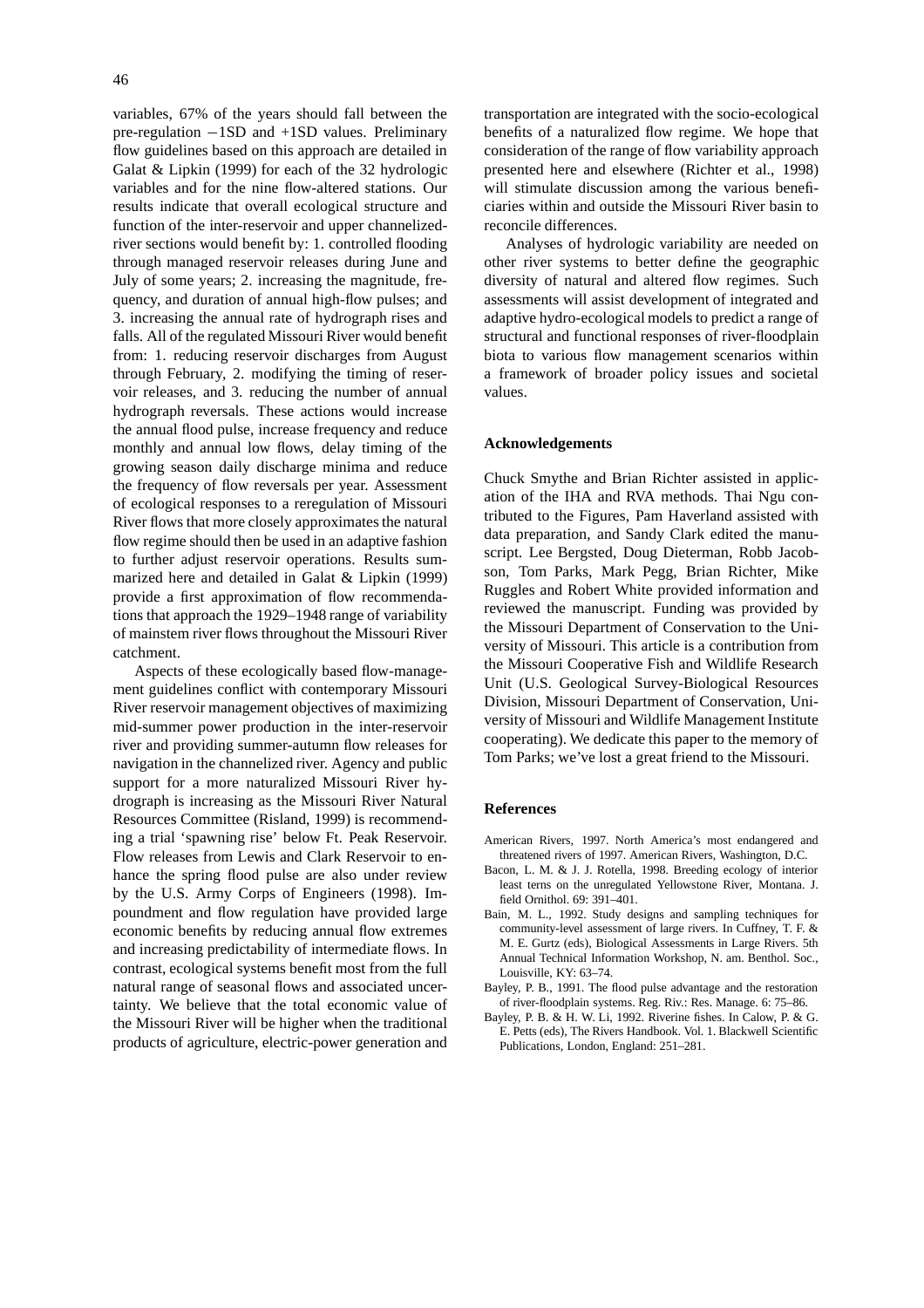- Benke, A. C., 1990. A perspective on America's vanishing streams. J. n. am. Benthol. Soc. 9: 77–88.
- Bodensteiner, L. R. & W. M. Lewis, 1992. Role of temperature, dissolved oxygen and backwaters in the winter survival of freshwater drum (*Aplodinotus grunniens*) in the Mississippi River. Can. J. Fish. aquat. Sci. 49: 173–184.
- Boon, P. J., P. Calow & G. E. Petts, 1992. River conservation and management. Wiley & Sons, Chichester.
- Bravard, J.-P. & G. E. Petts, 1996. Human impacts on fluvial hydrosystems. In Petts, G. E. & C. Amoros (eds), Fluvial Hydrosystems. Chapman & Hall, London, England: 242–262.
- Calow, P. & G. E. Petts, 1992. The rivers handbook. Blackwell Scientific Publications, London, England.
- Copp, G. H., 1991. Typology of aquatic habitats in the Great Ouse, a small regulated lowland river. Reg. Riv.: Res. Manage. 6: 125– 134.
- Davies, B. R. & K. F. Walker (eds), 1986. The Ecology of River Systems. Dr W. Junk Publishers, Dordrecht.
- Ferrell, J. R., 1993. Big dam era. Missouri River Division, U.S. Army Corps of Engineers, Omaha, NE.
- Funk, J. L. & J. W. Robinson, 1974. Changes in the channel of the lower Missouri River and effects on fish and wildlife. Aquatic Series 11, Missouri Department of Conservation, Jefferson City, MO.
- Galat, D. L. & A. G. Frazier (eds), 1996. Overview of River-Floodplain Ecology in the Upper Mississippi River Basin. Vol. 3 of J. A. Kelmelis (ed.), Science for Floodplain Management into the 21st Century. U.S. Government Printing Office, Washington, D.C.
- Galat, D. L. & R. Lipkin, 1999. Characterizing the natural flow regime of the Missouri River using historical variability in hydrology. Missouri Cooperative Fish & Wildlife Research Unit. Univ. of Missouri, Columbia.
- Galat, D. L. & 16 coauthors, 1998. Flooding to restore connectivity of regulated, large river wetlands. BioScience 48: 721–733.
- Gore, J. A. (ed.), 1985. The Restoration of Rivers and Streams. Butterworth Publishers, Boston, MA.
- Gore, J. A. & F. D. Shields, 1995. Can large rivers be restored? BioScience 45: 142–152.
- Hedman, E. R. & D. G. Jorgensen, 1990. Surface and ground-water interactions and hydrologic budget of the Missouri River valley aquifer between Yankton, South Dakota, and St. Louis, Missouri. Atlas HA-721, U.S. Geological Survey, Denver, CO.
- Hesse, L. W. & G. E. Mestl, 1993. An alternative hydrological cycle for the Missouri River based on the pre-control condition. N. am. J. fish. Manage. 13: 360–366.
- Hesse, L. W., J. C. Schmulbach, J. M. Carr, K. D. Keenlyne, D. G. Unkenholz, J. W. Robinson & G. E. Mestl, 1989. Missouri River fishery resources in relation to past, present and future stresses. Can. Spec. Publ. Fish. aquat. Sci. 106: 352–371.
- Hughes, R. M., 1995. Defining acceptable biological status by comparing with reference conditions. In Davis, W. S. & T. P. Simon (eds), Biological Assessment and Criteria: Tools for Water Resource Planning. Lewis Publ., Boca Raton, FL: 31–47.
- Johnson, B. L., W. B. Richardson & T. J. Naimo, 1995. Past present and future concepts in large river ecology. BioScience 45: 134– 141.
- Johnson, W. C., 1992. Dams and riparian forests: case study from the upper Missouri River. Rivers 3: 229–242.
- Junk, W. J., P. B. Bayley & R. E. Sparks, 1989. The flood pulse concept in river-floodplain systems. Can. Spec. Publ. Fish. aquat. Sci. 106: 110–127.
- Karr, J. R. & E. W. Chu, 1999. Restoring life in running waters: better biological monitoring. Island Press, Washington, D.C.
- Kingsolving, A. D. & M. B. Bain, 1993. Fish assemblage recovery along a riverine disturbance gradient. Ecol. Appl. 3: 531–544.
- Latka, D. C., J. Nestler & L. W. Hesse, 1993. Restoring physical habitat in the Missouri River: a historical perspective. In Hesse, L. W., C. B. Stalnaker, N. G. Benson & J. R. Zuboy (eds), Restoration Planning for the Rivers of the Mississippi River Ecosystem. Biol. Rep. 19, National Biological Survey, Washington, D.C.: 350–359.
- Michener, W. K. & R. A. Haeuber, 1998. Flooding: natural and managed disturbances. BioScience 48: 677–680.
- National Research Council, 1992. Restoration of Aquatic Ecosystems. National Academy Press, Washington, D.C.
- Parrett, C., N. B. Melcher & R. W. James Jr., 1993. Flood discharges in the upper Mississippi River basin, 1993. U.S. Geological Survey Circular 1120-A, Denver, CO.
- Pflieger, W. L., 1971. A distributional study of Missouri fishes. Univ. Kansas Pubs., Mus. Nat. Hist. 20: 225–570.
- Pflieger, W. L., 1997. The fishes of Missouri. Missouri Dept. Conservation, Jefferson City. Poff, N. L. & 7 coauthors, 1997. The natural flow regime. BioScience 47: 769–784.
- Poizat, G. & D. Pont, 1996. Multi-scale approach to species habitat relationships: juvenile fish in a large river section. Freshwat. Biol. 36: 611–622.
- Qi, Hu, C. M. Woodruff & S. E. Mudrick, 1998. Interdecadal variations of annual precipitation in the central United States. Bull. am. Meteorol. Soc. 79: 221–229.
- Reash, R. J., 1998. Considerations for characterizing midwestern large-river habitats. In Simon, T. P. (ed.), Assessing the Sustainability and Biological Integrity of Water Resources Using Fish Communities. CRC Press, Boca Raton, FL: 463–473.
- Richter, B. D., J. V. Baumgartner, D. P. Braun & J. Powell, 1998. Assessing hydrological connectivity within river ecosystems. Reg. Riv.: Res. Manage. 14: 329–340.
- Richter, B. D., J. V. Baumgartner, J. Powell & D. P. Braun, 1996. A method for assessing hydrological alteration within ecosystems. Conserv. Biol. 10: 1163–1174.
- Richter, B. D., J. V. Baumgartner, R. Wigington & D. P. Braun, 1997. How much water does a river need? Freshwat. Biol. 37: 231–249.
- Risland, S., April, 1999. Summary of the Kansas City MRBA Conference. In The Missouri River Report. Missouri River Basin Association, Lewistown, MT: 2–8.
- Schmidt, J. C., R. H. Webb, R. A. Valdez, G. R. Marzolf & L. E. Stevens, 1998. Science and values in river restoration in the Grand Canyon. BioScience 48: 735–747.
- Schmulbach, J. C., L. W. Hesse & J. E. Bush, 1992. The Missouri River – Great Plains thread of life. In Becker, C. D. & D. A. Nietzel (eds), Water Quality in North American River Systems. Batelle Press, Columbus, OH: 137–158.
- Scott, M. L., G. T. Auble & J. Friedman, 1997. Flood dependency of cottonwood establishment along the Missouri River, Montana, U.S.A. Ecol. Appl. 7: 677–690.
- Shields, R. R., M. K. White, P. N. Ladd, C. L. Chambers & K. A. Dodge, 1997. Water resources data, Montana, Water Year 1997, Water-data Report MT-97-1, U.S. Geological Survey, Helena, MT.
- Smith, J. W., 1996. Wildlife use of the Missouri and Mississippi River basins – an ecological review. In Galat, D. L. & A. G. Frazier (eds), Overview of River-Floodplain Ecology in the Upper Mississippi River Basin. Vol. 3 of J. A. Kelmelis (ed.), Science for Floodplain Management into the 21st Century. U.S. Government Printing Office, Washington, D.C.: 91–112.
- Sparks, R. E., 1992. Risks of altering the hydrologic regime of large rivers. In Cairns Jr., J. B. R. Niederlehner & D. R. Orvos (eds),